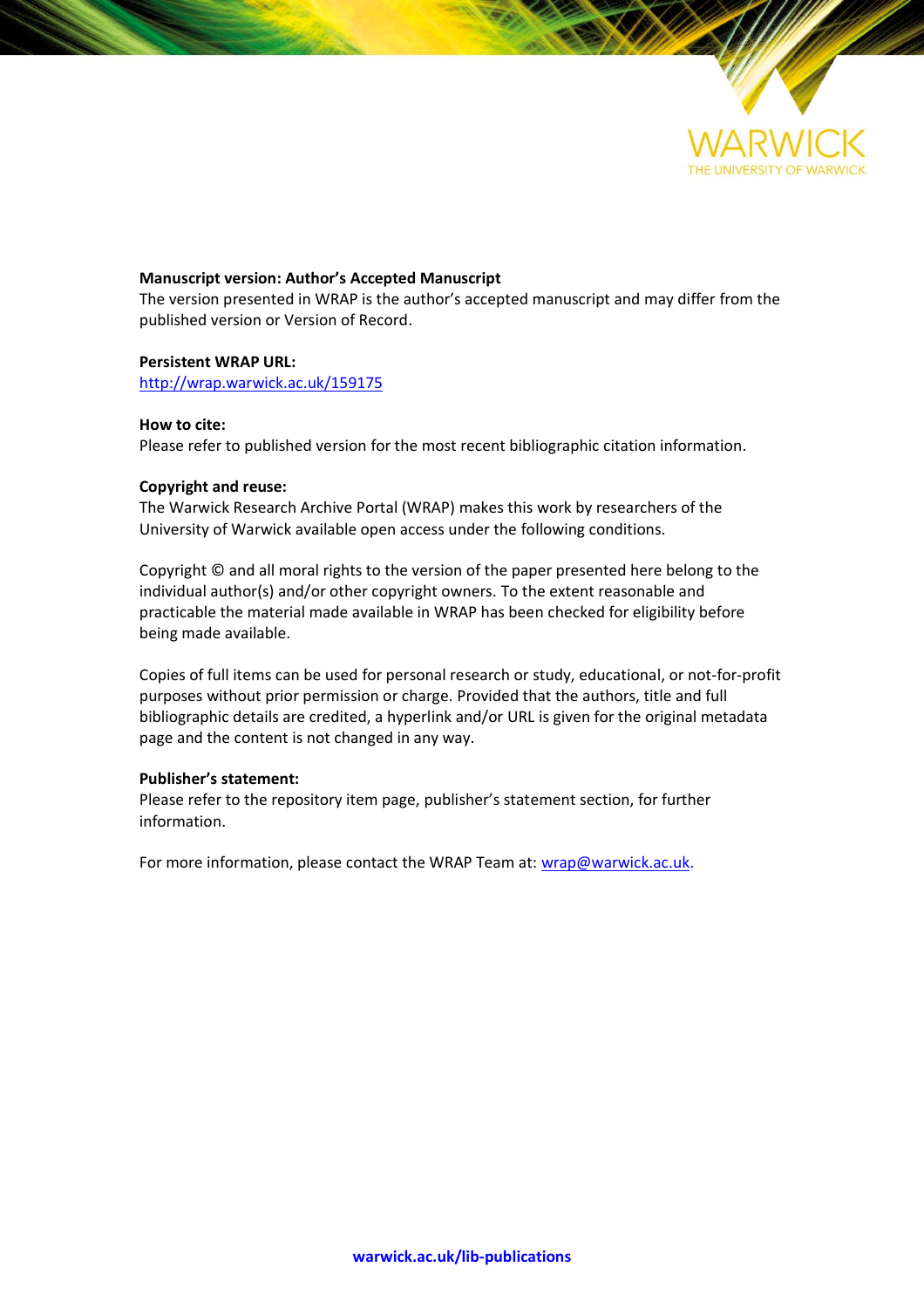# Capacity Games with Supply Function Competition\*

Edward Anderson<sup>†</sup> Bo Chen<sup> $\ddagger$ </sup> Lusheng Shao<sup>§</sup>

October 14, 2021

### Abstract

We introduce a general model for suppliers competing for a buyer's procurement business. The buyer faces uncertain demand and there is a requirement to reserve capacity in advance of knowing the demand. Each supplier has costs that are two dimensional, with some capacity costs incurred prior to production and some production costs incurred at the time of delivery. These costs are general functions of quantity and this naturally leads us to a supply function competition framework in which each supplier offers a schedule of prices and quantities. We show that there is an equilibrium of a particular form: the buyer makes a reservation choice that maximizes the overall supply chain profit, each supplier makes a profit equal to their marginal contribution to the supply chain, and the buyer takes the remaining profit. This is a natural equilibrium for the suppliers to coordinate on since no supplier can do better in any other equilibrium. These results make use of a submodularity property for the supply chain optimal profits as a function of the suppliers available and build on the assumption that the buyer breaks a tie in favor of the solutions that give the largest supply chain profit. We demonstrate the applications of our model in three operations management problems: a newsvendor problem with unreliable suppliers, a portfolio procurement problem with supply options and a spot market, and a bundling problem with non-substitutable products.

Keywords: capacity game; supply function; option contract; submodularity; Nash equilibrium

# 1 Introduction

We deal with capacity reservation decisions that can also be thought of as purchasing an option for supply. Capacity reservation can be modeled in a two-stage framework. In the first stage, before knowing the demand, a buyer reserves a certain amount of capacity by paying a reservation price. In the second stage, after discovering information about the actual demand, the buyer decides the supply amount which cannot exceed the reserved

<sup>\*</sup>To appear in: Operations Research

University of Sydney Business School, Sydney, NSW 2006, Australia and Imperial College London; edward.anderson@sydney.edu.au

Warwick Business School, University of Warwick, Coventry, CV4 7AL, UK; b.chen@warwick.ac.uk

<sup>§</sup>Faculty of Business and Economics, University of Melbourne, Melbourne, VIC 3010, Australia; lusheng.shao@unimelb.edu.au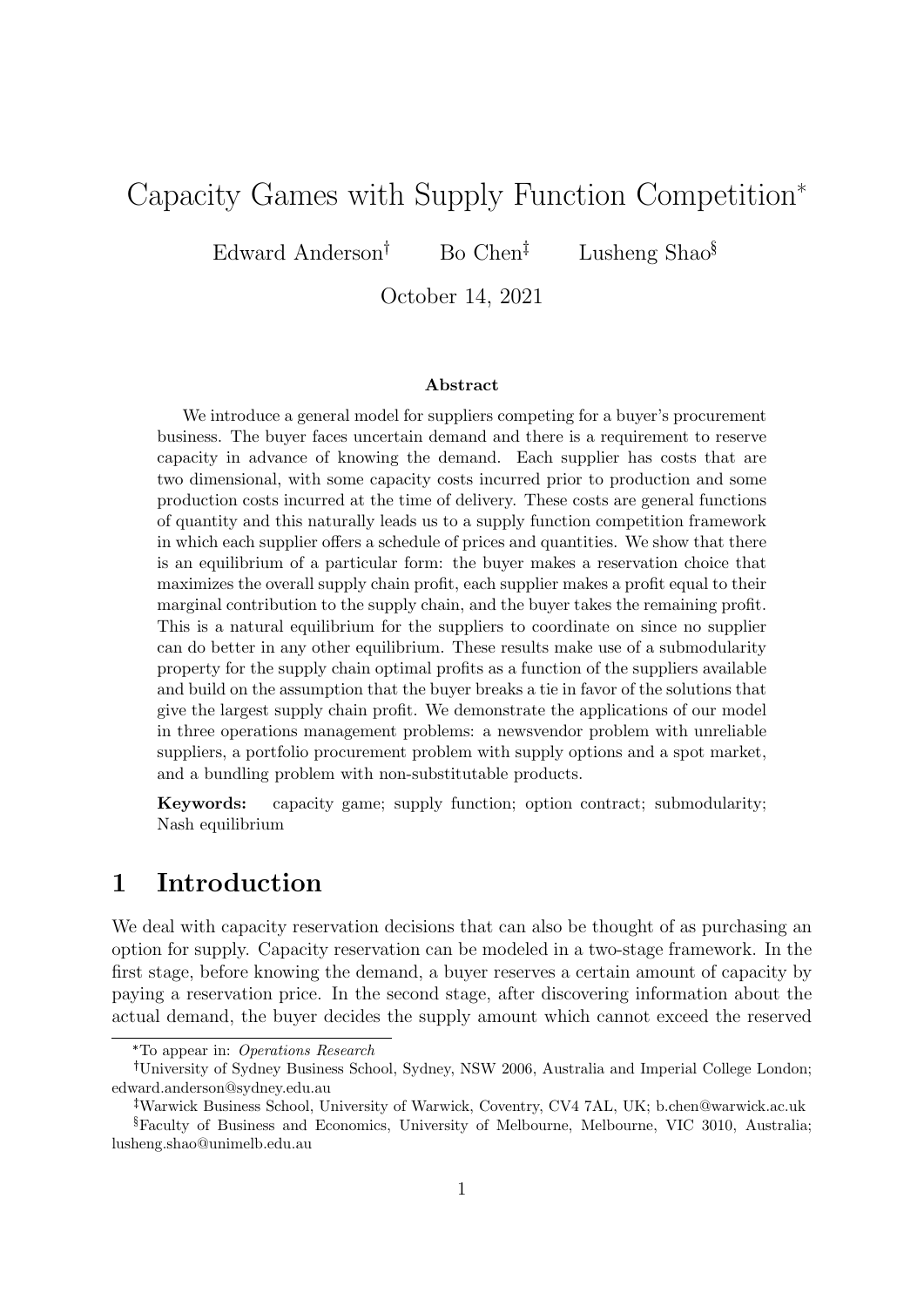amount. At this stage, the buyer pays an execution price only for the amount of capacity that is used.

In this paper, we develop a general framework to study a capacity setting in which multiple suppliers are competing against each other for a buyer's procurement business by offering both reservation and execution prices. From a modeling standpoint, our framework allows volume-dependent marginal costs (of capacity and production) for the suppliers, which are consistent with many practical situations despite being rarely studied in the literature [Cachon, 2003]. For example, capacity investment often involves a oneoff setup cost [Luss, 1982, Van Mieghem, 2003], there may be (dis)economies of scale in production [Haldi and Whitcomb, 1967, Ha et al., 2011], or in cases where a supplier manages a portfolio of facilities with heterogeneous technologies the overall cost is far from linear. This framework includes constant marginal costs and reservation cost only (i.e., execution cost is zero) as special cases, so it is flexible enough to capture a range of applications as we will demonstrate in Section 4.

With constant marginal costs, it is plausible to focus on simple contract forms, but with general cost functions, more sophisticated contract formats may be worthwhile, such as bids specifying a schedule of prices and quantities (i.e., a supply function). This type of supply function bid often occurs in practice through the offer of some form of quantity discount. Competition with function bids is appropriate in a situation where a buyer does not stipulate a specific bidding format in its Request for Quote (RFQ), so that suppliers can bid in whatever format they like.

We model this capacity game in a Stackelberg framework, where the suppliers are leaders and the buyer is a follower. Each supplier has a good understanding of the information about all supplier costs and the distribution of the buyer's demand, but the buyer may not know the suppliers' costs. This assumption is appropriate for industries where the operating environments are more transparent and/or the production technologies are more mature such as electricity, electronics and semiconductors [Wu and Kleindorfer, 2005, Martínez-de Albéniz and Simchi-Levi, 2009, Anderson et al., 2017.

Within this framework, we first show that given knowledge of the other suppliers' bids, it is optimal for each supplier to set execution prices at execution costs and make profits only through the buyer's reservation payment. Second, we identify conditions under which there exists an equilibrium at which the buyer makes a reservation choice that maximizes the overall supply chain profit, each supplier makes a profit that is equal to their marginal contribution to the supply chain and the buyer takes the remaining profit. This equilibrium is of particular interest since it possesses some benevolent properties. For example, at this equilibrium there is no deadweight loss for the decentralized supply chain, and it is also the best equilibrium for the suppliers and thus a natural equilibrium for them to coordinate on. Third, we apply our general framework to a variety of problems in operations management and demonstrate that our equilibrium analysis holds in a range of circumstances.

Main contributions. First, we develop a general framework to study a broad class of capacity games in which the suppliers compete using supply functions and their costs are two-dimensional and nonlinear. Existing models have focused on problems where suppliers are restricted to a simple strategy space (i.e., scalar decision variables). To our knowledge, this paper is the first to study supply function competition in a capacity reservation setting. Moreover, the framework considered here encapsulates a wide range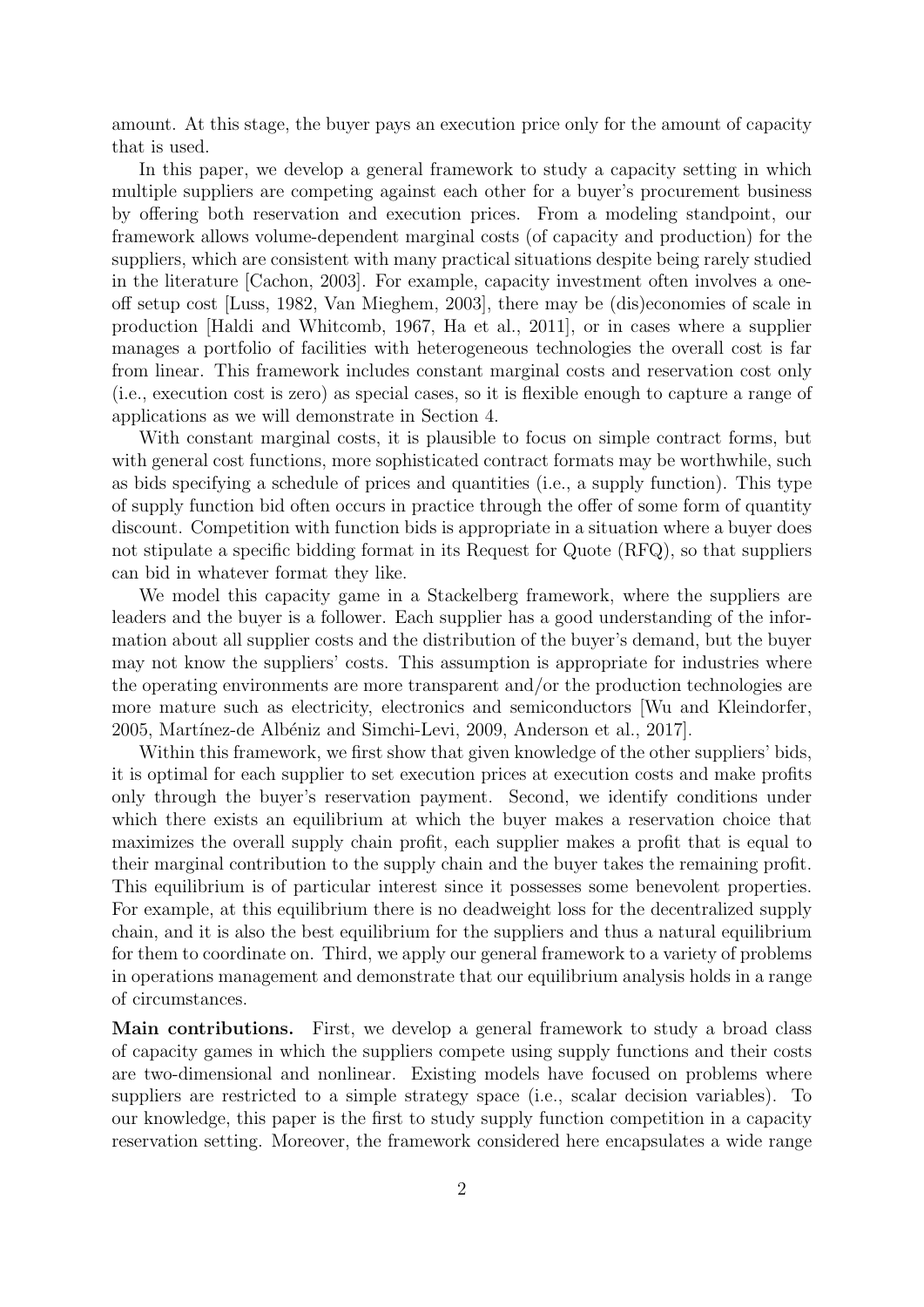of applications in operations. Second, in this framework, we identify a natural property that is sufficient for a well-behaved equilibrium; that is, the supply chain optimal profits are submodular in terms of the set of suppliers available. While the equilibrium is not new, the result on sufficiency is. Third, we provide two different sets of conditions for the capacity games under which this submodularity property holds. This result is proved based on discrete convexity analysis and is of interest in its own right.

Related literature. Our paper studies supplier competition in a capacity reservation setting. It will be helpful to look in detail at three directly related papers in operations management. Wu and Kleindorfer [2005] consider an industrial buyer who purchases supply options from competing suppliers, while having access to an open spot market. No reservation cost at the suppliers is considered and the buyer's downward-sloping demand arises from utilization maximization. This demand modeling approach allows the buyer to rank suppliers by using a price index, which together with the zero reservation cost assumption leads to a Bertrand type of equilibrium for the suppliers. In contrast, our model considers a stochastic demand and that the suppliers have a two-dimensional nonlinear cost. In this case we obtain a Vickrey-Clarke-Groves (VCG) type of equilibrium. Martínez-de Albéniz and Simchi-Levi [2009] study a setting where marginal costs are constants and each supplier chooses a reservation price and an execution price for their limitless capacity. They show that there may be efficiency loss in equilibrium of up to 25% of the supply chain optimal profit. Our paper differs from theirs by considering general cost functions and allowing suppliers to submit function bids. By enlarging the strategy space of suppliers, we show that when the supply chain optimal profit is submodular (which happens under some commonly studied settings), there is no efficiency loss and each supplier makes a profit equal to their marginal contributions.

The third related paper is Anderson et al. [2017] (hereafter [ACS17]), which considers a discrete setting, where each supplier owns a block of capacity and the buyer must reserve all of a block or none. The general framework that we give here covers this model as a special case since we can recover their setting by restricting the buyer's capacity choice to be either zero or the block size. Equal block sizes are necessary and assumed in [ACS17] to ensure submodularity of the buyer's profit, which is then used to establish an equilibrium result. However, given the supply function bids considered in our model, equal block sizes are no longer applicable. On the other hand, our use of submodularity for the supply chain marks a significant difference from [ACS17]. Since the buyer's profit depends on supplier bids, which are endogenous decisions, it would not be appropriate to look for submodularity for the buyer's profit in our model given the supply function bids considered. We also note that the discrete framework of [ACS17] with each supplier having multiple blocks of capacity cannot be used to approximate the continuous functions here because costs are all tied to individual blocks and there is no way to restrict the buyer to use blocks in a specific order. Thus, if there are blocks with low costs then they will be preferred by the buyer. This independence of choice between blocks in their setting is fundamental in their proofs, so that even where our results appear similar, they are derived in a different way. Moreover, the equilibrium result they have is quite fragile and fails for unequal-size blocks (as well as in the extension with each supplier having multiple blocks), whereas our result holds with general cost functions as long as the optimal supply chain profit is submodular.

In our model suppliers compete by offering a pair of function bids, which resembles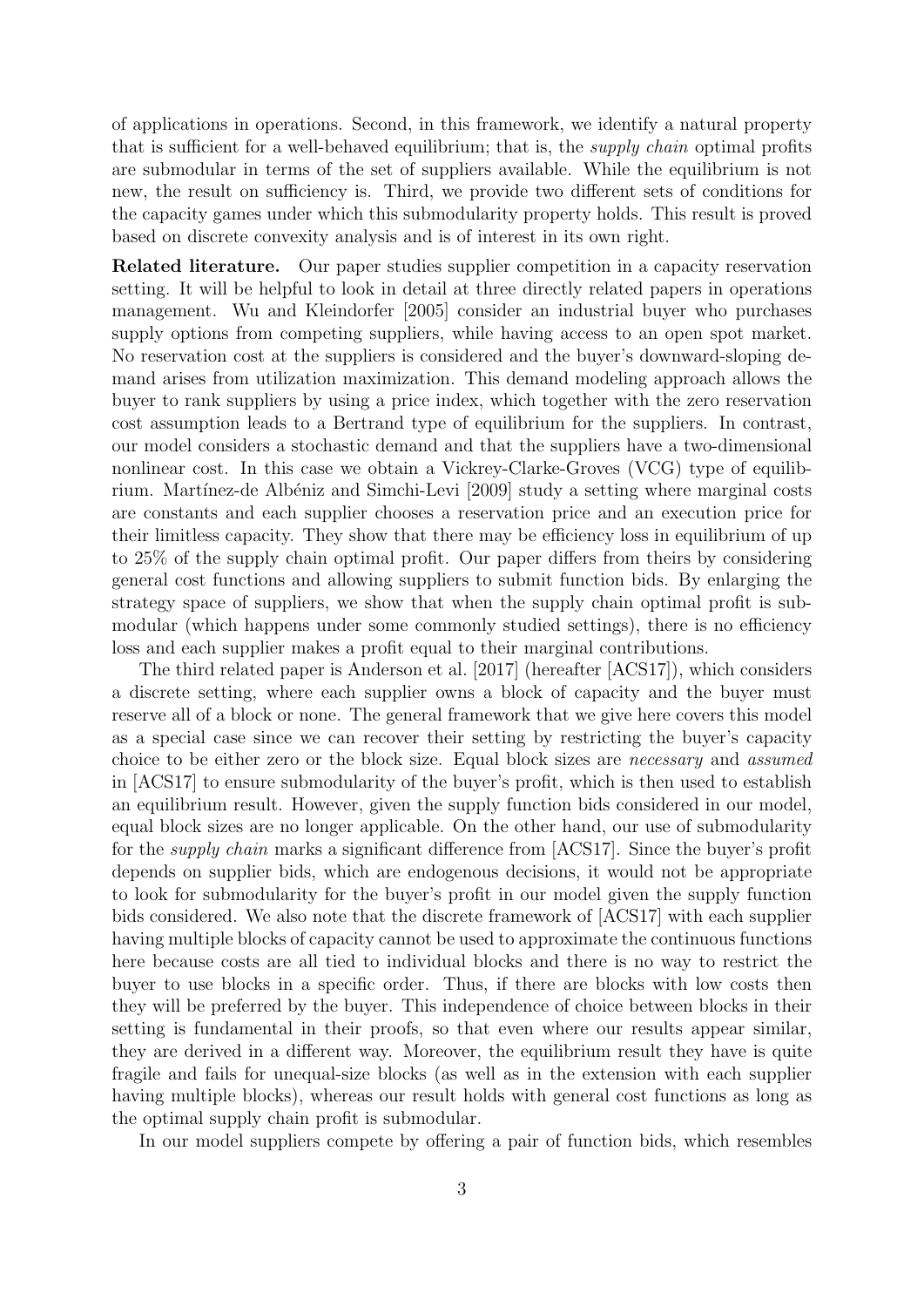what is studied in the supply function equilibrium (SFE) literature [Klemperer and Meyer, 1989, Anderson and Philpott, 2002, Johari and Tsitsiklis, 2011, Sunar and Birge, 2019]. However, the game type is very different. The key difference is that the SFE literature does not involve a two-stage buyer decision, with capacity choices first. Another important difference is that the SFE literature has finite marginal costs, whereas our model allows a fixed cost that applies only when reservation or execution amounts are greater than zero. The consequence is that we need to consider the set of suppliers selected by the buyer, which is not a concern in the SFE literature.

Finally, we can compare our model with VCG models [Vickrey, 1961, Rothkopf et al., 1990]. The equilibrium profit allocation we obtain is of VCG style, but there is a fundamental difference: the VCG models take a mechanism design perspective in which the buyer selects bids that maximize system welfare, and pays according to each bidder's contribution. With this setup the equilibrium result is for bidders to bid truthfully and the auction result is efficient. The model we propose is a pay-as-bid auction with no freedom for the buyer to choose payment rules. We give conditions for an equilibrium in which the bidders mark up by the exact VCG amounts. We still get an efficient auction result, but without truthful bids.

# 2 Model setup

The structure of the model is illustrated in Figure 1. At the start the suppliers offer bids, following which a single buyer selects the capacity amount to reserve from each supplier. Then the buyer observes a signal (strictly a set of signals) about some intrinsic uncertain events (e.g., demand, spot price or supply). The signal is a set of random variables each with a known distribution. For example the signal might be either a forecast or the actual market demand, or it could contain information on the likelihood of a supplier being able to deliver. We do not need to impose any restrictions on signal distributions, and when there is more than one signal they can be correlated. In the next stage, the choice of amount to buy from each supplier is made by the buyer constrained by the capacity already reserved. No penalty is incurred by the buyer if there is a mismatch between the reserved capacity and the execution amount. After that the uncertain events are realized and then the buyer sells the product to consumers and collects the revenue. The expected revenue to the buyer is determined by the amounts bought and the signal received. On the other hand, the suppliers' bids and the buyer's reservation decision are based on the public information about the distribution of the signal. We are not considering risk aversion, so we can use the expected payoff as the objective for the buyer and the suppliers.



Figure 1: The timeline

Let  $N = \{1, \ldots, n\}$  denote the set of suppliers. The buyer makes capacity decision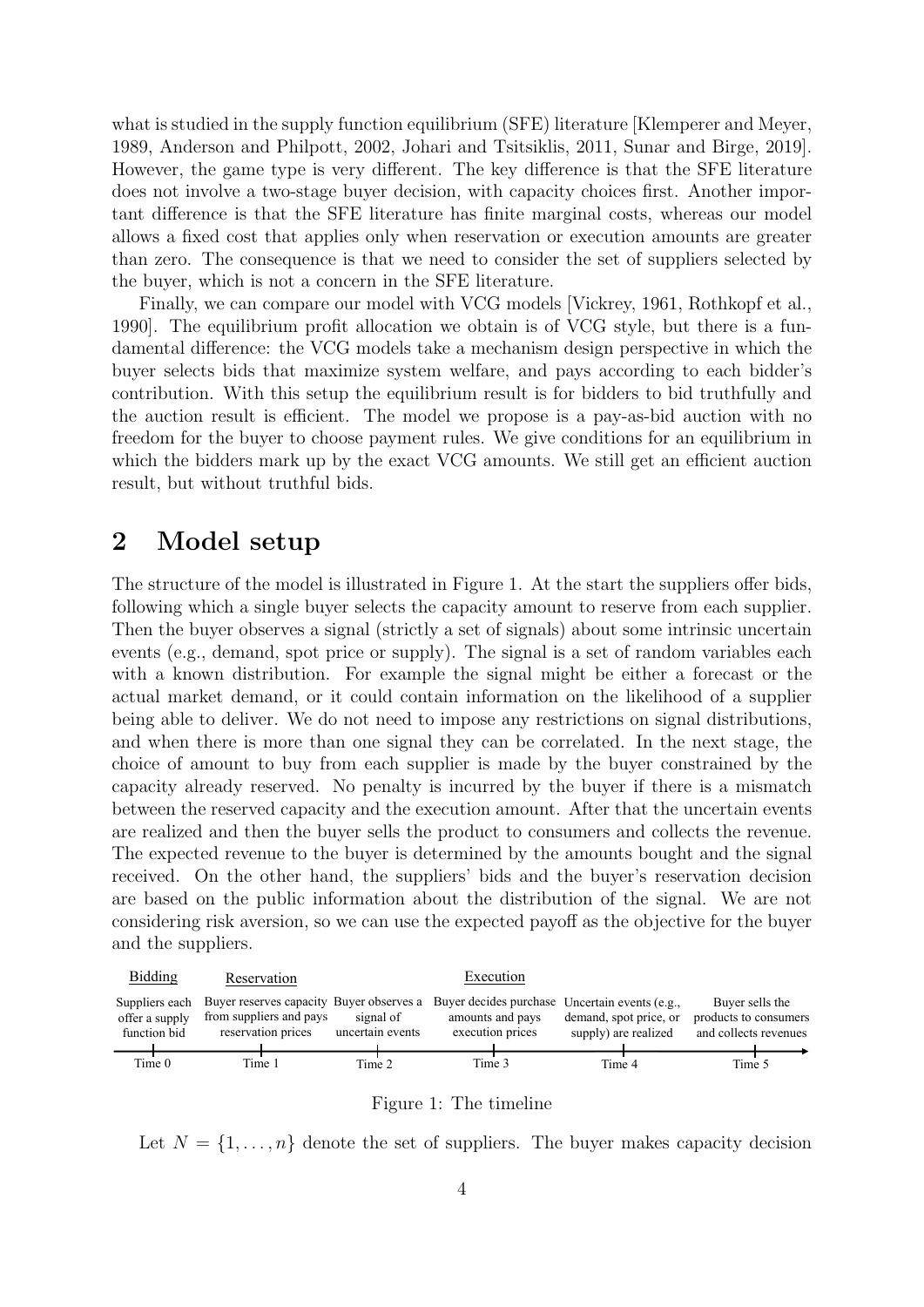$\mathbf{u} = (u_1, \dots, u_n)$ , where each  $u_i \in U_i \subseteq \mathbb{R}_+$ . We assume that each  $U_i$  is compact and contains 0. Typically,  $U_i$  is a closed interval  $[0, \bar{d}_i]$  where  $\bar{d}_i$  is the upper limit of the capacity amount. We may also have  $U_i = \{0, W_i\}$ , which corresponds to the case where the buyer either does not use this supplier, or uses the full amount  $W_i$  that the supplier has available. We write  $\eta$  for the random variable or set of variables, that are the signal received, with  $\eta \in \mathcal{G} \subseteq \mathbb{R}^k$  for some positive integer k. After  $\eta$  has been received, the buyer chooses amounts  $s = (s_1, \ldots, s_n)$ . These amounts depend on the capacities already purchased so that  $s \leq u$ . Supplier *i* offers a pair of payment functions  $R_i(\cdot)$  and  $P_i(\cdot)$ , where  $R_i(u_i)$  is the payment made to supplier i when the buyer makes a capacity reservation of  $u_i$ , and  $P_i(s_i)$  is the payment made to supplier i given an execution amount  $s_i$ . In the formulation of the game there may be restrictions on the bids allowed, which we capture by specifying an allowed set of functions  $A$ , and restrict the supplier's choice to  $R_i(\cdot) \in \mathcal{A}$  and  $P_i(\cdot) \in \mathcal{A}$ . We will assume that all functions in  $\mathcal{A}$  are lower semicontinuous and take the value zero at zero. Hence if the buyer decides not to include supplier  $i$ , then no payment is made.

Besides payments made by the buyer to the suppliers, we also have costs  $E_i(u_i)$  and  $C_i(s_i)$  incurred by supplier i who reserves a capacity  $u_i$  and then is required to produce an amount  $s_i$ . We assume that  $E_i(\cdot) \in \mathcal{A}$  and  $C_i(\cdot) \in \mathcal{A}$ . The revenue to the buyer depends on the signal  $\eta$  and the execution amounts s, and we write this as  $V(\eta, s)$ . Given that  $\eta$  is a signal,  $V(\eta, s)$  may involve an expectation over other variables (as will be made specific in Section 4).

Since execution amounts will depend on the signal  $\eta$ , we can write a policy for the buyer as  $(\mathbf{u}, \mathbf{s}(\cdot))$ , where  $\mathbf{u} \in \mathbf{U} = U_1 \times \cdots \times U_n$  and  $\mathbf{s}(\cdot)$  is a function from the signal set G to U, taking the value  $s(\eta)$  at  $\eta$ . For simplicity, we will often write s for  $s(\cdot)$ . Given a set of supplier bids  $\mathcal{B} = \{(P_i(\cdot), R_i(\cdot)) \in \mathcal{A} \times \mathcal{A} : i \in N\}$ , the total expected buyer profit with a policy choice  $(\mathbf{u}, \mathbf{s}(\cdot))$  is

$$
\Pi_{\mathcal{B}}(\mathbf{u}, \mathbf{s}) = \mathbb{E}_{\eta} \left[ V(\eta, \mathbf{s}(\eta)) - \sum_{i \in N} (P_i(s_i(\eta)) + R_i(u_i)) \right],
$$

where we write  $\mathbb{E}_n$  to indicate the expectation over  $\eta$ . The buyer's problem is to maximize its expected profit by making an optimal reservation choice u and a set of execution amounts  $\mathbf{s}(\eta)$  for each possible signal  $\eta \in \mathcal{G}$ , i.e., to solve  $\max_{\mathbf{u} \in \mathbf{U}} \Pi^{\circ}_{\mathcal{B}}(\mathbf{u})$ , where

$$
\Pi_{\mathcal{B}}^{\circ}(\mathbf{u}) = \max_{\mathbf{s}(\cdot) \le \mathbf{u}} \Pi_{\mathcal{B}}(\mathbf{u}, \mathbf{s}).\tag{1}
$$

With bids  $\mathcal B$  and buyer choice  $(\mathbf u, \mathbf s(\cdot))$ , supplier i has an expected profit of

$$
\pi_i(\mathbf{u}, \mathbf{s}) = \mathbb{E}_{\eta} \left[ R_i(\mathbf{u}) - E_i(u_i) + P_i(s_i(\eta)) - C_i(s_i(\eta)) \right], \ i \in N. \tag{2}
$$

The supply chain expected profit is

$$
\Pi_{\mathcal{C}}(\mathbf{u}, \mathbf{s}) = \Pi_{\mathcal{B}}(\mathbf{u}, \mathbf{s}) + \sum_{i \in N} \pi_i(\mathbf{u}, \mathbf{s})
$$
\n(3)

$$
= \mathbb{E}_{\eta} \left[ V(\eta, \mathbf{s}(\eta)) - \sum_{i \in N} (C_i(s_i(\eta)) + E_i(u_i)) \right], \tag{4}
$$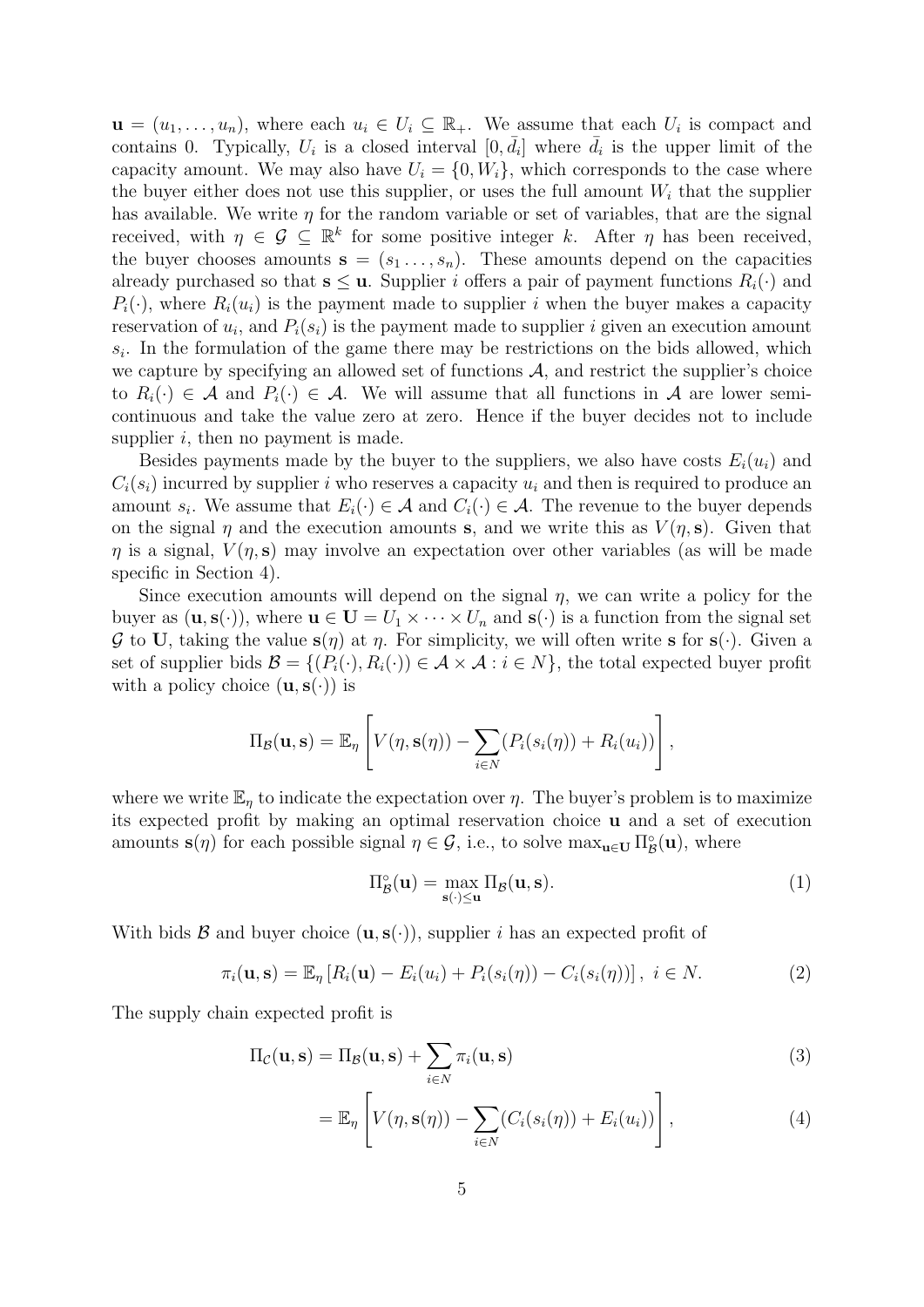which is independent of the bids  $P_i$  and  $R_i$ . We define the set of bids where each supplier bids at cost as  $\mathcal{C} = \{(C_i(\cdot), E_i(\cdot)) : i \in N\}$ . Then the supply chain profit is the buyer profit with these bids, and hence the notation  $\Pi_{\mathcal{C}}$  is consistent with  $\Pi_{\mathcal{B}}$ .

We write  $I(\mathbf{u}) = \{i : u_i > 0\}$  for the support of a vector **u** and use  $\Pi_{\mathcal{C}}^*(S)$ ,  $S \subseteq N$ , to denote the optimal supply chain profit when the capacity reserved is restricted to be zero outside the set S. Thus

$$
\Pi_{\mathcal{C}}^*(S) = \max_{\mathbf{u} \in \mathbf{U}, I(\mathbf{u}) \subseteq S} \ \Pi_{\mathcal{C}}^{\circ}(\mathbf{u}),\tag{5}
$$

where  $\Pi_{\mathcal{C}}^{\circ}(\mathbf{u})$  is defined in (1) with  $\mathcal{B}$  replaced by  $\mathcal{C}$ . Similarly, given a set of supplier bids  $\mathcal{B} = \{ (P_i(\cdot), R_i(\cdot)) : i \in N \},$  we use  $\prod_{\mathcal{B}}^* (S), S \subseteq N$ , to denote the optimal buyer profit when the capacity reserved is restricted to be zero outside the set  $S$ . Thus

$$
\Pi^*_{\mathcal{B}}(S) = \max_{\mathbf{u} \in \mathbf{U}, I(\mathbf{u}) \subseteq S} \ \Pi^{\circ}_{\mathcal{B}}(\mathbf{u}).
$$

Since the maximizations above are taken over  $\mathbf{u} \in \mathbf{U}$  (a vector) and  $\mathbf{s}(\cdot)$  (a function), to ensure that the maxima exist and are attained, we shall assume that buyer profit  $\Pi_B(\mathbf{u}, \mathbf{s})$ is upper semi-continuous in both arguments  $u, s \in U$ .

# 3 Best response and equilibrium behavior

We now look at each supplier's best response problem. As a Stackelberg leader, each supplier is able to anticipate the buyer's reservation choice provided that the competitors' bids are observed. Our first result characterizes the best response for a supplier, given bids by the other suppliers. This result is more explicit than the related result on best response in [ACS17] and requires a different proof. Note that in their setting with blocks, the equivalent result fails when a single supplier offers more than one block.

Denote the marginal contribution of supplier  $i \in N$  to the expected profit of the buyer under bids  $\beta$  by

$$
Z_i(\mathcal{B}) = \Pi_{\mathcal{B}}^*(N) - \Pi_{\mathcal{B}}^*(N \setminus \{i\}).
$$

In particular, we denote  $\Delta_i = Z_i(\mathcal{C})$  as the marginal contribution of supplier i to the expected profit of the whole supply chain.

**Theorem 1** (Best Response). Given  $\{(P_i(\cdot), R_i(\cdot)) : j \in N \setminus \{i\}\}\)$  for any  $i \in N$ , we have

- (a) The profit for supplier i is no more than  $Z_i = Z_i(\mathcal{B}_i)$ , where  $\mathcal{B}_i = \{ (P_i(\cdot), R_i(\cdot)) :$  $j \in N, j \neq i$   $\cup$  { $(C_i(\cdot), E_i(\cdot))$  }.
- (b) If  $Z_i > 0$  then the profit  $Z_i$  is achieved by the offer  $(\bar{P}_i(\cdot), \bar{R}_i(\cdot))$  defined by:

$$
\bar{P}_i(\mathbf{s}) = C_i(\mathbf{s}), \text{ and}
$$
  
\n
$$
\bar{R}_i(\mathbf{u}) = E_i(\mathbf{u}) + Z_i \text{ when } u_i > 0 \text{ and } \bar{R}_i(\mathbf{u}) = 0 \text{ when } u_i = 0,
$$

provided supplier i has preferred status under this set of bids.

(c) If  $Z_i > 0$ , then for any  $\epsilon > 0$ , an offer of  $(\bar{P}_i(\cdot), \bar{R}_i(\cdot) - \epsilon)$  will achieve within  $\epsilon$  of the maximum possible supplier profit.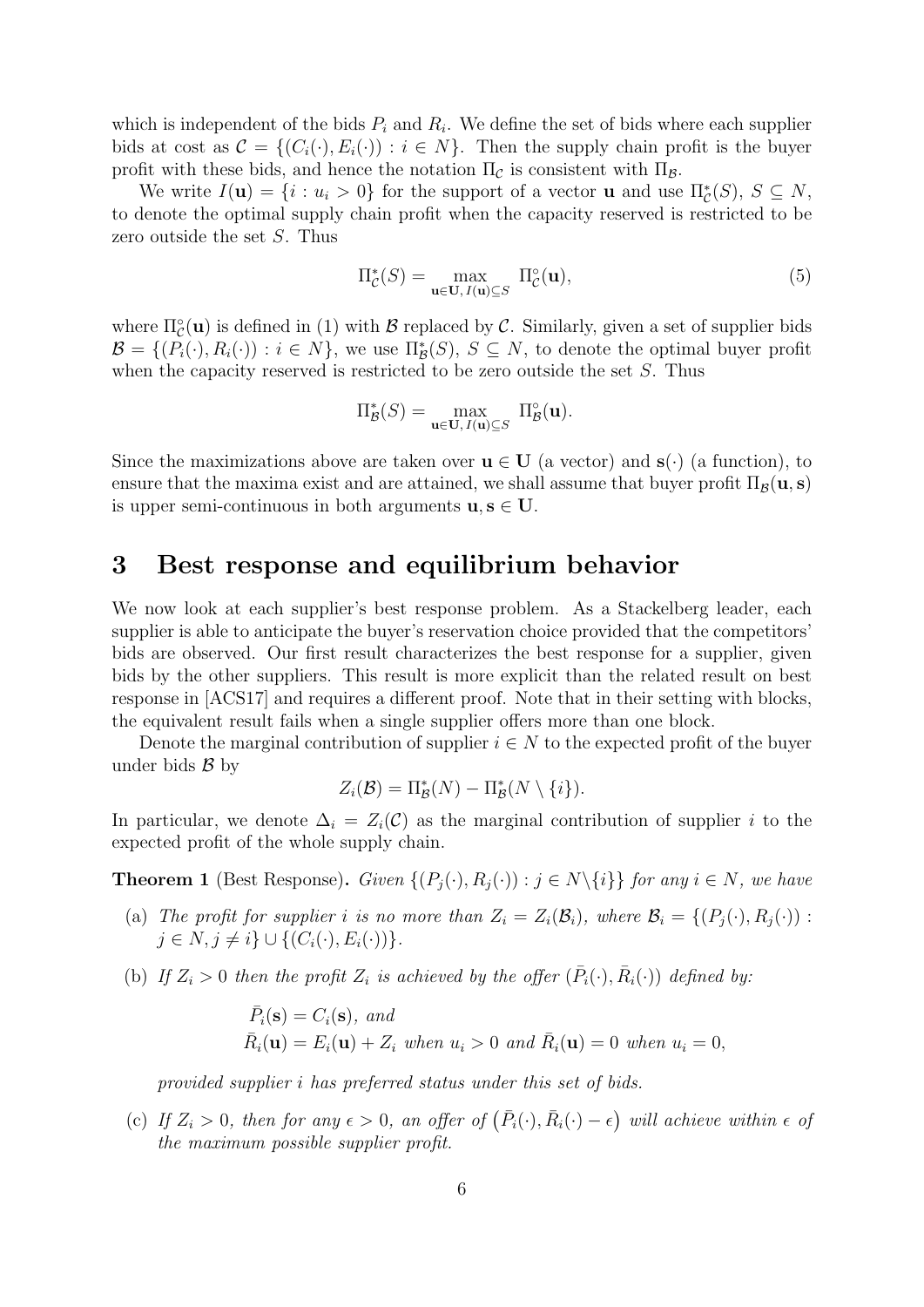*Proof.* (a) We consider any feasible offer  $(\tilde{P}_i(\cdot), \tilde{R}_i(\cdot))$  from supplier *i*, giving a set of bids:  $\tilde{\mathcal{B}}_i = \{ (P_j(\cdot), R_j(\cdot)) : j \in N, j \neq i \} \cup \{ (\tilde{P}_i(\cdot), \tilde{R}_i(\cdot)) \}.$  Then the buyer's profit from any policy  $(\tilde{\mathbf{u}}, \tilde{\mathbf{s}}(\cdot))$  is

$$
\Pi_{\tilde{B}_{i}}(\tilde{\mathbf{u}}, \tilde{\mathbf{s}}(\cdot)) = \mathbb{E}\left[V(\eta, \tilde{\mathbf{s}}(\eta)) - \sum_{j \neq i} (P_{j}(\tilde{\mathbf{s}}(\eta)) + R_{j}(\tilde{\mathbf{u}})) - (\tilde{P}_{i}(\tilde{\mathbf{s}}(\eta)) + \tilde{R}_{i}(\tilde{\mathbf{u}}))\right]
$$
  
\n
$$
= \Pi_{\mathcal{B}_{i}}(\tilde{\mathbf{u}}, \tilde{\mathbf{s}}(\cdot)) - \mathbb{E}\left[\tilde{P}_{i}(\tilde{\mathbf{s}}(\eta)) + \tilde{R}_{i}(\tilde{\mathbf{u}}) - C_{i}(\tilde{\mathbf{s}}(\eta)) - E_{i}(\tilde{\mathbf{u}}))\right].
$$

The expectation term here is just the expected profit for supplier i. Since  $\Pi_{\mathcal{B}_i}(\tilde{\mathbf{u}}, \tilde{\mathbf{s}}(\cdot)) \leq$  $\Pi_{\tilde{\mathcal{B}}_i}^*(N)$ , we can deduce that if supplier *i* has profit strictly greater than  $Z_i$ , then

$$
\Pi_{\tilde{\mathcal{B}}_i}(\tilde{\mathbf{u}}, \tilde{\mathbf{s}}(\cdot)) < \Pi_{\tilde{\mathcal{B}}_i}^*(N) - Z_i = \Pi_{\tilde{\mathcal{B}}_i}^*(N \setminus \{i\}) = \Pi_{\mathcal{B}_i}^*(N \setminus \{i\}).
$$

Thus buyer choices that deliver a profit more than  $Z_i$  to supplier i will not achieve the expected buyer profit  $\Pi_{\mathcal{B}_i}^*(N \setminus \{i\})$ , which is available to the buyer through not selecting supplier i (i.e. setting  $u_i = 0$ ). Hence supplier i cannot achieve a profit of more than  $Z_i$ .

(b) Let  $(\bar{\mathbf{u}}, \bar{\mathbf{s}}(\cdot))$  be optimal for the buyer with bids  $\mathcal{B}_i$ . Since  $Z_i > 0$ , we know that  $\Pi_{\mathcal{B}_i}^*(N) > \Pi_{\mathcal{B}_i}^*(N \setminus \{i\}),$  which implies that  $\bar{u}_i > 0$ . Consider the set of bids:  $\overline{\mathcal{B}}_i = \{(\overline{P}_j(\cdot), R_j(\cdot)) : j \in N, j \neq i\} \cup \{(\overline{P}_i(\cdot), \overline{R}_i(\cdot))\}.$  Then

$$
\Pi_{\bar{\mathcal{B}}_i}(\bar{\mathbf{u}},\bar{\mathbf{s}}(\cdot)) = \Pi_{\mathcal{B}_i}(\bar{\mathbf{u}},\bar{\mathbf{s}}(\cdot)) - Z_i = \Pi_{\mathcal{B}_i}^*(N) - Z_i.
$$

But for the buyer choice  $(\mathbf{u}, \mathbf{s}(\cdot))$  with  $u_i > 0$ , we have

$$
\Pi_{\bar{\mathcal{B}}_i}(\mathbf{u},\mathbf{s}(\cdot)) = \Pi_{\mathcal{B}_i}(\mathbf{u},\mathbf{s}(\cdot)) - Z_i \leq \Pi_{\mathcal{B}_i}^*(N) - Z_i,
$$

and, for any buyer choice with  $u_i = 0$ , we have

$$
\Pi_{\bar{\mathcal{B}}_i}(\mathbf{u},\mathbf{s}(\cdot)) = \Pi_{\mathcal{B}_i}(\mathbf{u},\mathbf{s}(\cdot)) \leq \Pi_{\mathcal{B}_i}^*(N \setminus \{i\}) = \Pi_{\mathcal{B}_i}^*(N) - Z_i.
$$

Thus  $(\bar{\mathbf{u}}, \bar{\mathbf{s}}(\cdot))$  is optimal for  $\bar{\mathcal{B}}_i$  and because of the preferred status of supplier i we know that this supplier is selected by the buyer, hence delivering the maximum profit  $Z_i$  for supplier *i*.

(c) In this case with the bid  $(C_i(\mathbf{s}), \bar{R}_i(\mathbf{u}) - \epsilon)$  the profit for supplier i is  $Z_i - \epsilon$  provided  $u_i > 0$ . Given this offer, the buyer by choosing  $(\bar{\mathbf{u}}, \bar{\mathbf{s}}(\cdot))$ , defined in part (b), will achieve a profit of  $\Pi_{\mathcal{B}_i}^*(N) - Z_i + \epsilon = \Pi_{\mathcal{B}_i}^*(N \setminus \{i\}) + \epsilon$ , which is therefore greater than any buyer profit available when  $u_i = 0$ . Hence the buyer's optimal choice must have  $u_i > 0$ .  $\Box$ 

Theorem 1 shows that the maximum profit for a supplier is the increase in profit available to the buyer from including the supplier when his bids are made at cost. Moreover, when optimizing for the supplier, it is sufficient to consider supplier bids that are at cost for the execution component and make money only by adding a fixed amount to the reservation costs. However, we should note that the expected profit to the supplier is unaffected by parts of the function bids that are never selected by the buyer whatever demand occurs. The consequence is that there are a continuum of other best response function offers available.

Now let us consider the equilibrium strategies for suppliers. Since the buyer's optimization problem is embedded in the suppliers' best responses, we need to specify the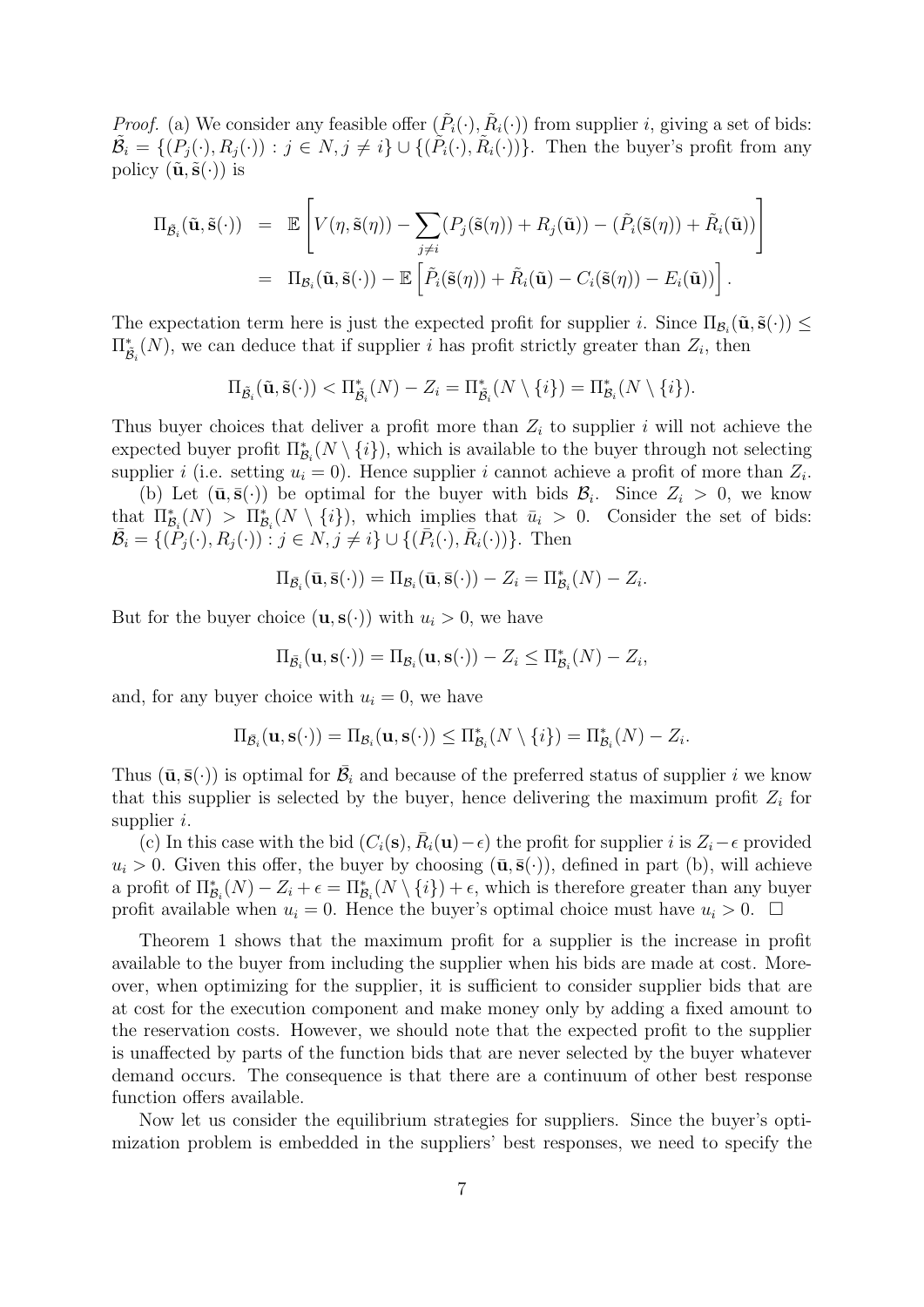buyer's choice when there are different options that give the same expected value to the buyer. The suppliers have an interest in raising prices to the point where the buyer is about to drop them from consideration. Therefore, a tie-breaking assumption is critical, otherwise, we can have a difficulty in defining optimal behavior for the suppliers, as a type of  $\epsilon$ -optimality could occur when a supplier sets his price just below a benchmark value at which the buyer no longer wishes to select the supplier. Consequently, we make the following assumption.

Assumption 1 (Tie-Breaking Rule). In case of multiple optimal solutions, the buyer will select one that gives the largest supply chain profit.

One reason why the buyer may select this Tie-Breaking Rule, in the case of multiple optimal solutions, is that by electing to give more profit to the suppliers, the buyer can potentially benefit in the future. It is also in line with that for the classic Bertrand competition model, where the firms have constant and different marginal costs. In this model, it is often assumed that the firm with the lowest cost prices at the second lowest cost or at the monopoly price, whichever is smaller, and wins the entire market [Vives, 2000, p. 123]. On the other hand, the Tie-Breaking Rule we have chosen is required if we want to ensure that an equilibrium exists as the following proposition demonstrates. Note that this result implies that there may not be an equilibrium if we use randomization to break ties. Thus, with the buyer breaking ties according to Assumption 1, the supply chain can be sustained in the long run, a desirable result for all supply chain members.

Proposition 1. In any equilibrium between suppliers in which the buyer has multiple optimal solutions, the buyer will select one that gives the largest supply chain profit.

We say that supplier  $i \in N$  has *preferred status* under bids  $\mathcal{B}$  if the buyer's preferred choice **u** under B satisfies  $u_i > 0$ . In particular, if these bids are all at costs (i.e.,  $B = C$ ), then supplier  $i$  is said to have *absolute preferred status*. It is evident that the absolute preferred status of a supplier is exogenous to suppliers' bidding decisions.

Note that the Tie-Breaking Rule stated above is sufficient for our equilibrium result when there is a unique *supply chain* optimal solution (as can be seen from our proof of Theorem 2), which is plausible in usual circumstances. In dealing with the unusual circumstance of multiple supply chain optimal solutions, we do not impose any specific restrictions on the buyer's preferred choice among a set of optimal solutions after application of the Tie-Breaking Rule. We only require that such a preference is public knowledge and satisfies the following assumption, which is related to the Independence of Irrelevant Alternatives axiom from decision theory.

Assumption 2 (Independence). (a) Let  $X$  and  $X'$  be the sets of optimal solutions under two respective sets of bids after application of the Tie-Breaking Rule and let  $(u, s(\cdot)) \in X' \subseteq X$ . If  $(u, s(\cdot))$  is the preferred buyer choice among alternatives of X, then it remains so among alternatives of X'. And (b) if supplier  $i \in N$  has absolute preferred status with zero marginal contribution to the supply chain (i.e.,  $\Delta_i = 0$ ), then such a status will not change in the absence of another supplier.<sup>1</sup>

<sup>&</sup>lt;sup>1</sup>Part (a) sometimes implies part (b), but not always.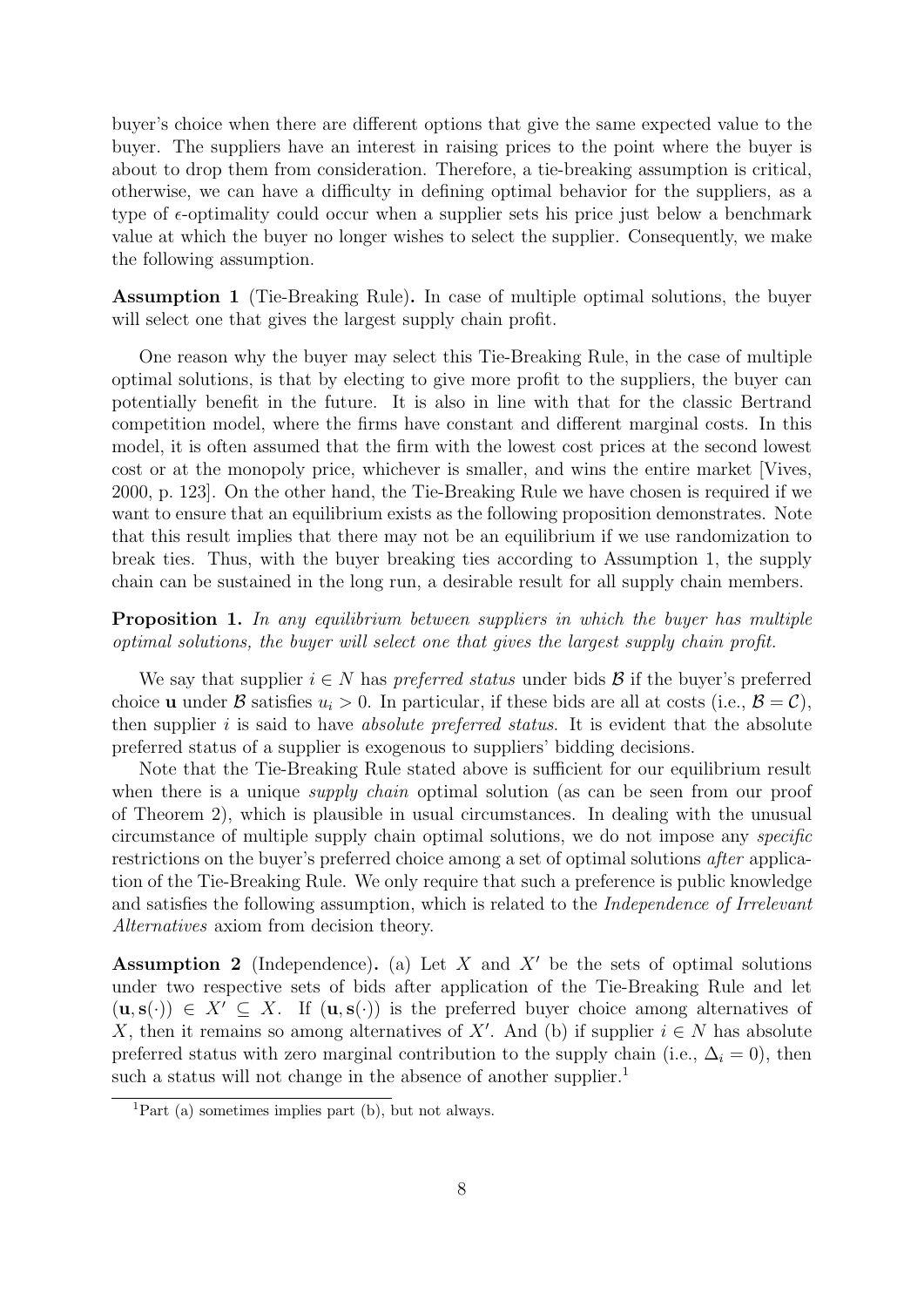With the Tie-Breaking Rule and Independence assumption, we will write  $(\mathbf{u}_N^*, \mathbf{s}_N^*(\cdot))$ to denote the buyer's preferred choice for the supply chain problem with all bids at costs. We write  $N^*(\mathcal{C})$  for the set of suppliers with absolute preferred status, i.e.,  $N^*(\mathcal{C})$  =  $I(\mathbf{u}_N^*)$ .

We are interested in a particular set of supplier bids, which we call the *supply chain* contribution bids. These are the bids:

$$
\bar{\mathcal{B}} = \{ (C_i(\cdot), \bar{R}_i(\cdot)) : i \in N^*(\mathcal{C}) \} \cup \{ (C_i(\cdot), E_i(\cdot)) : i \notin N^*(\mathcal{C}) \},
$$

where

$$
\bar{R}_i(t_i) = \begin{cases} E_i(t_i) + \Delta_i, & \text{if } u_i > 0; \\ 0, & \text{if } u_i = 0. \end{cases}
$$

Notice that they fit the pattern of the best response bids in Theorem 1, where the execution prices are offered at cost and the reservation prices involve a fixed additional markup on the reservation costs. The markup for supplier  $i$  is his marginal contribution  $\Delta_i$  to the supply chain as defined earlier. Our theorem below establishes conditions under which the bids  $\bar{\mathcal{B}}$  are a Nash equilibrium for the suppliers.

**Theorem 2** (Nash equilibrium). If  $\Pi_{\mathcal{C}}^*(\cdot)$  is submodular, then the supply chain contribution bids  $\bar{B}$  are a Nash equilibrium for the suppliers, at which (a) the buyer makes a supply chain optimal choice  $(\mathbf{u}_N^*, \mathbf{s}_N^*)$ ; (b) the buyer makes profit  $\Pi_c^*(N) - \sum_{i=1}^n \Delta_i$ ; and (c) supplier i,  $i \in N$ , makes profit  $\Delta_i$ . Moreover there is no equilibrium in which any of the suppliers makes a greater profit than they do with the supply chain contribution bids.

*Proof.* Denote  $I(\mathbf{u}_{N\setminus\{i\}}^*) = N_{-i}*(\mathcal{C})$ . We start by establishing an intermediate result: if  $\Pi_{\mathcal{C}}^*(\cdot)$  is submodular then (i) for any  $S \subseteq N$ ,

$$
\Pi_{\mathcal{C}}^*(N) - \Pi_{\mathcal{C}}^*(S) \ge \sum_{i \in N \setminus S} \left( \Pi_{\mathcal{C}}^*(N) - \Pi_{\mathcal{C}}^*(N \setminus \{i\}) \right); \tag{6}
$$

and (ii) for any  $i \in N$ , we have  $N^*(\mathcal{C}) \setminus \{i\} \subseteq N^*_{-i}(\mathcal{C})$ .

Part (i) is implied by Proposition 2.1 in Nemhauser et al. [1978]. We prove part (ii) by contradiction. Since  $\Pi_{\mathcal{C}}^*$  is submodular, by definition we obtain

$$
\Pi_{\mathcal{C}}^*(N) + \Pi_{\mathcal{C}}^*(N \setminus \{i, j\}) \le \Pi_{\mathcal{C}}^*(N \setminus \{i\}) + \Pi_{\mathcal{C}}^*(N \setminus \{j\}).\tag{7}
$$

Suppose statement (b) is false and there exists  $j \in N^*(\mathcal{C})$  and  $j \neq i$  such that  $j \notin N^*_{-i}(\mathcal{C})$ . Then by definition,  $\Pi_{\mathcal{C}}^*(N \setminus \{i\}) = \Pi_{\mathcal{C}}^*(N \setminus \{i,j\})$ , which together with inequality (7) implies  $\Pi_{\mathcal{C}}^*(N \setminus \{j\}) \geq \Pi_{\mathcal{C}}^*(N)$ , which in turn implies that the marginal contribution of supplier  $j$  to the supply chain is zero, even in the absence of supplier  $i$ . However, supplier j has absolute preferred status (i.e.,  $j \in N^*(\mathcal{C})$ ) but has not in the absence of supplier i (i.e.,  $j \notin N^*_{-i}(\mathcal{C})$ ), which contradicts part (b) of the Independence assumption.

Now we prove the results in the theorem. First observe that for any buyer choice  $(\mathbf{u}, \mathbf{s}),$ 

$$
\Pi_{\bar{\mathcal{B}}}(\mathbf{u}, \mathbf{s}) = \mathbb{E}[V(\eta, \mathbf{s}(\eta)) - \sum_{i \in N} (C_i(\mathbf{s}(\eta)) + E_i(\mathbf{u}))] - \sum_{j \in I(\mathbf{u})} \Delta_j.
$$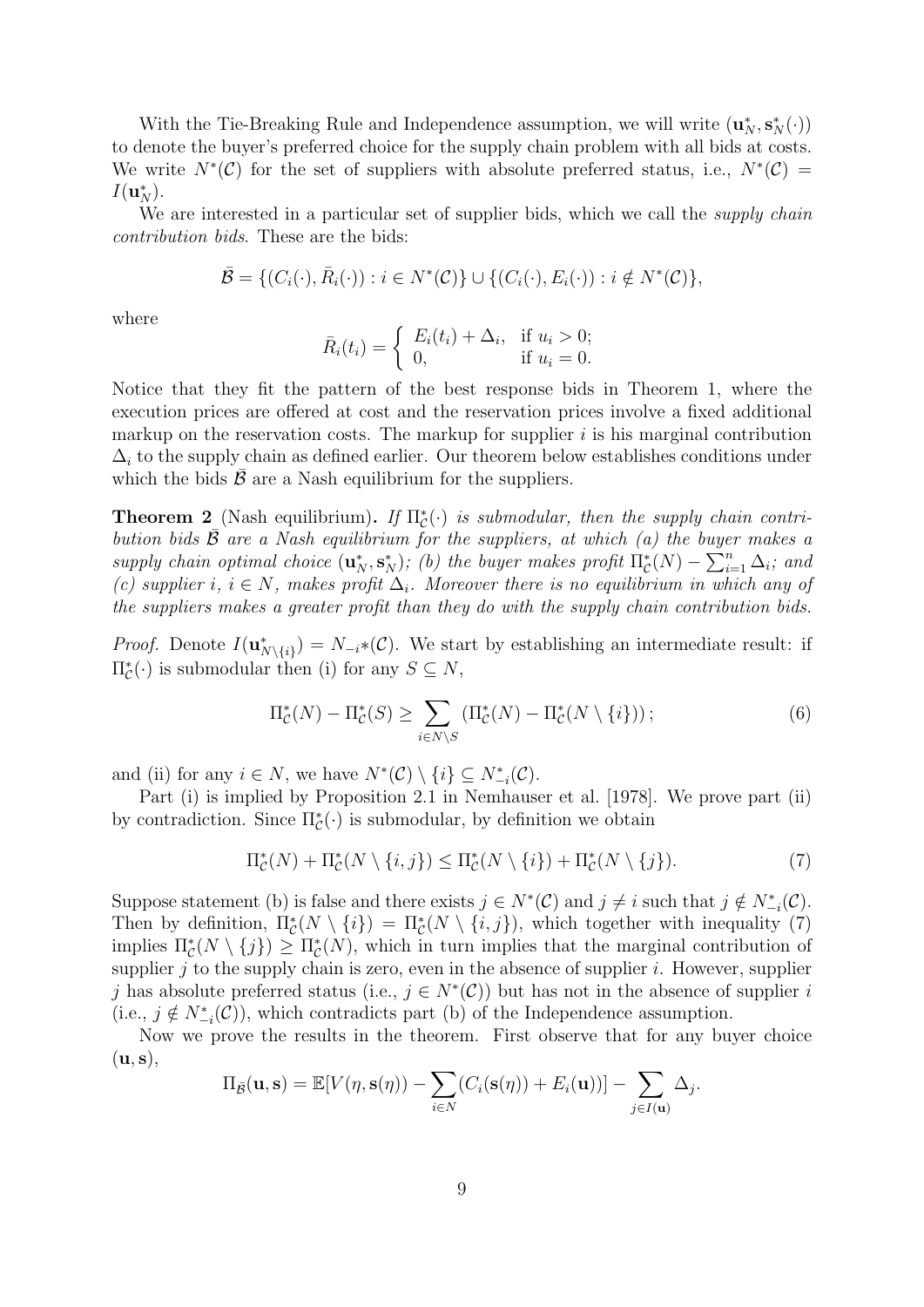The expectation term is bounded above by  $\Pi_{\mathcal{C}}^*(I(\mathbf{u}))$ . Moreover from (6) we know that  $\Pi_{\mathcal{C}}^*(N) - \Pi_{\mathcal{C}}^*(I(\mathbf{u})) \geq \sum_{i \in N \setminus I(\mathbf{u})} \Delta_i$ . Putting these inequalities together we get

$$
\Pi_{\bar{\mathcal{B}}}(\mathbf{u}, \mathbf{s}) \le \Pi_{\mathcal{C}}^*(N) - \sum_{j \in N} \Delta_j.
$$
\n(8)

On the other hand, recalling that we use  $(\mathbf{u}_N^*, \mathbf{s}_N^*)$  to denote the buyer's preferred choice for the supply chain problem with all bids  $\mathcal C$  at costs, we have

$$
\Pi_{\bar{\mathcal{B}}}(\mathbf{u}_N^*, \mathbf{s}_N^*) = \mathbb{E}[V(\eta, \mathbf{s}_N^*(\eta)) - \sum_{j \in N} (C_j(\mathbf{s}_N^*(\eta)) + E_j(\mathbf{u}_N^*))] - \sum_{j \in I(\mathbf{u}_N^*)} \Delta_j.
$$

Observe that the expectation term is just  $\Pi_{\mathcal{C}}^{*}(N)$ . Thus

$$
\Pi_{\bar{\mathcal{B}}}(\mathbf{u}_N^*, \mathbf{s}_N^*) \ge \Pi_{\mathcal{C}}^*(N) - \sum_{j \in N} \Delta_j,\tag{9}
$$

which implies that the upper bound in (8) is achieved at  $(\mathbf{u}_N^*, \mathbf{s}_N^*)$ . In other words, solution  $(\mathbf{u}_N^*, \mathbf{s}_N^*)$  is not only optimal to the supply chain, but also optimal to the buyer. Therefore, under bids  $\bar{\beta}$ , if the buyer still has multiple optimal solutions after application of the Tie-Breaking Rule, then these optimal solutions form a subset of supply-chain optimal solutions, which together with part (a) of the Independence assumption implies that  $(\mathbf{u}_N^*, \mathbf{s}_N^*)$  is the preferred choice of the buyer under bids  $\overline{B}$ . Moreover, the inequalities (8) and (9) imply that  $\Pi_{\mathcal{C}}^*(N) = \Pi_{\mathcal{C}}^*(N \setminus \{j\})$  for any  $j \notin I(\mathbf{u}_N^*)$ , and hence each supplier *i* achieves the profit  $\Delta_i$ .

Now let us establish that this is an equilibrium, i.e., no supplier can improve his profit with a (unilaterally) different offer. According to part (ii) of the intermediate result we already proved: for any  $i \in N$ ,  $I(\mathbf{u}_N^*) \subseteq I(\mathbf{u}_{N\setminus\{i\}}^*) \cup \{i\}$ , dropping a supplier from the set available will not cause other suppliers previously selected to also be dropped. Then

$$
\Pi_{\bar{\mathcal{B}}}(\mathbf{u}_{N\setminus\{i\}}^*, \mathbf{s}_{N\setminus\{i\}}^*) \geq \Pi_{\mathcal{C}}^*(N\setminus\{i\}) - \sum_{j\in N^*(\mathcal{C})\setminus\{i\}} (\Pi_{\mathcal{C}}^*(N) - \Pi_{\mathcal{C}}^*(N\setminus\{j\}))
$$
\n
$$
= \Pi_{\mathcal{C}}^*(N\setminus\{i\}) - \sum_{j\in N,j\neq i} (\Pi_{\mathcal{C}}^*(N) - \Pi_{\mathcal{C}}^*(N\setminus\{j\}))
$$
\n
$$
= \sum_{j\in N} \Pi_{\mathcal{C}}^*(N\setminus\{j\}) - (|N| - 1)\Pi_{\mathcal{C}}^*(N),
$$

which is exactly the upper bound on buyer profit in  $(8)$  for any feasible  $(u, s)$ . Therefore,  $(\mathbf{u}_{N\setminus\{i\}}^*, \mathbf{s}_{N\setminus\{i\}}^*)$  is also optimal for the buyer under bids  $\bar{\mathcal{B}}$ . Thus

$$
\Pi_{\bar{\mathcal{B}}}^*(N \setminus \{i\}) = \Pi_{\bar{\mathcal{B}}}^*(N) = \sum_{j \in N} \Pi_{\mathcal{C}}^*(N \setminus \{j\}) - (|N| - 1)\Pi_{\mathcal{C}}^*(N),\tag{10}
$$

and there is no loss to the buyer from a restriction that supplier  $i$  is unavailable.

Now suppose that given bids  $\bar{\mathcal{B}}_{-i}$ , supplier i gives a different offer  $(\tilde{P}_i(\cdot), \tilde{R}_i(\cdot))$ , leading to bids  $\tilde{\mathcal{B}}_i = \{(\bar{P}_j(\cdot), \bar{R}_j(\cdot)) : j \neq i\} \cup \{(\tilde{P}_i(\cdot), \tilde{R}_i(\cdot))\}\)$ . Suppose that  $(\tilde{\mathbf{u}}, \tilde{\mathbf{s}})$  is the optimal choice by the buyer given bids  $\tilde{\mathcal{B}}_i$ . Then

$$
\Pi_{\tilde{\mathcal{B}}_i}^*(N) = \Pi_{\mathcal{C}}(\tilde{\mathbf{u}}, \tilde{\mathbf{s}}) - \sum_{j \neq i, \tilde{\mathbf{u}}_j > 0} \Delta_j - \tilde{\pi}_i.
$$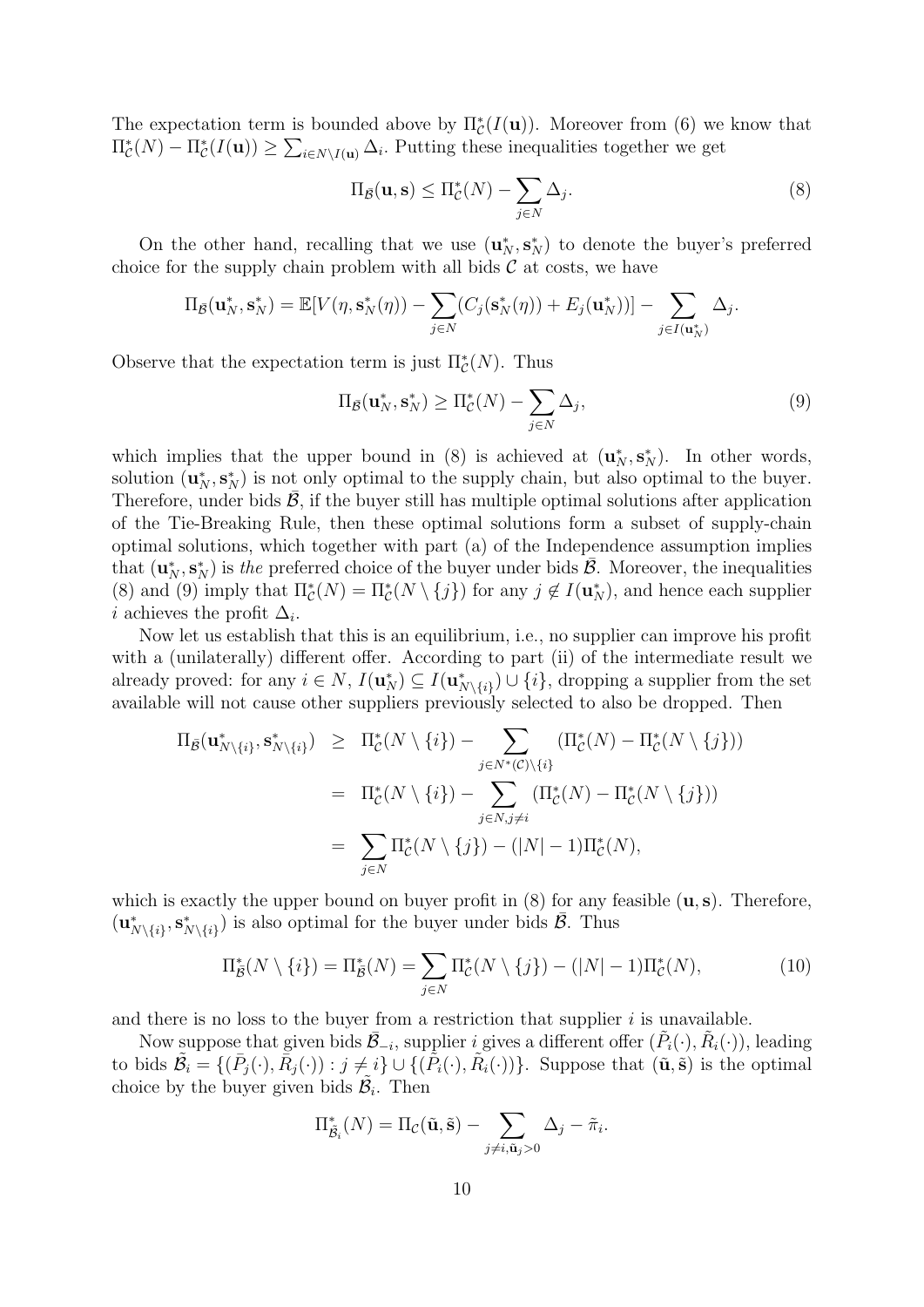So

$$
\tilde{\pi}_i = \Pi_{\mathcal{C}}(\tilde{\mathbf{u}}, \tilde{\mathbf{s}}) - \sum_{j \neq i, \tilde{\mathbf{u}}_j > 0} \Delta_j - \Pi_{\tilde{\mathcal{B}}}^*(N \setminus \{i\})
$$
\n
$$
\leq \Pi_{\mathcal{C}}^*(I(\tilde{\mathbf{u}})) - \sum_{j \in N, j \neq i} \Delta_j + \sum_{j \notin I(\tilde{\mathbf{u}}), j \neq i} (\Pi_{\mathcal{C}}^*(N) - \Pi_{\mathcal{C}}^*(N \setminus \{j\})) - \Pi_{\tilde{\mathcal{B}}}^*(N \setminus \{i\})
$$
\n
$$
\leq \Pi_{\mathcal{C}}^*(I(\tilde{\mathbf{u}})) - \sum_{j \in N, j \neq i} \Delta_j + \Pi_{\mathcal{C}}^*(N) - \Pi_{\mathcal{C}}^*(I(\tilde{\mathbf{u}})) - \Pi_{\tilde{\mathcal{B}}}^*(N \setminus \{i\})
$$
\n
$$
= \Pi_{\mathcal{C}}^*(N) - (|N| - 1)\Pi_{\mathcal{C}}^*(N) + \sum_{j \neq i} \Pi_{\mathcal{C}}^*(N \setminus \{i\}) - \Pi_{\tilde{\mathcal{B}}}^*(N \setminus \{i\}),
$$

where the first inequality is from the optimality of  $\Pi_{\mathcal{C}}^*(I(\tilde{\mathbf{u}}))$ , and the second inequality follows from (6). We can use (10) and cancel terms to obtain  $\tilde{\pi}_i \leq \Delta_i$ , thus showing that no improvement in profit for supplier  $i$  is possible, and leading to an equilibrium.

For the final statement of the theorem, we let  $\pi_j^*$  and  $\pi_B^*$  be the equilibrium profits of supplier  $j \in N$  and the buyer, respectively. Suppose that in an equilibrium set of offers  $\mathcal{B} = \{(P_i(\cdot), R_i(\cdot)) : j \in N\}$ , there is a supplier i with higher profit than with the supply chain contribution bids, i.e.,  $\pi_i^* > \Pi_{\mathcal{C}}^*(N) - \Pi_{\mathcal{C}}^*(N \setminus \{i\})$ . Since  $\pi_B^* + \sum_{j \in N} \pi_j^* \leq \Pi_{\mathcal{C}}^*(N)$ , this implies that  $\pi_B^* + \sum_{j \in N, j \neq i} \pi_j^* < \Pi_{\mathcal{C}}^*(N \setminus \{i\})$ . Now choose any supplier  $k \in N^*(\mathcal{B})$ and  $k \neq i$ , and consider supplier k deviating by offering the new bid  $(P_k(\cdot), R_k(\cdot) + \epsilon)$ where  $\epsilon < \Pi_{\mathcal{C}}^*(N \setminus \{i\}) - \pi_B^* - \sum_{j \in N, j \neq i} \pi_j^*$  is a small positive number. If we can show that  $k$  is still chosen by the buyer, then this will improve his profit and this is enough to show that  $\beta$  is not an equilibrium.

If the buyer chooses supplier k, then the buyer's profit is at least  $\Pi_{\mathcal{C}}^*(N \setminus \{i\})$  –  $\sum_{j\in N, j\neq i} \pi_j^* - \epsilon$ , which is strictly greater than  $\pi_B^*$  from the choice of  $\epsilon$ . Whereas if the buyer does not choose supplier k, then the buyer will choose among suppliers in  $N \setminus \{k\},$ and her profit cannot be greater than  $\pi_B^*$  which is the buyer's profit without the deviation by supplier k, given a free choice among suppliers in  $N$ . Thus supplier k is still chosen by the buyer with his new bid.  $\square$ 

The above theorem characterizes a Nash equilibrium based on the supply chain contribution offers. In this equilibrium, each supplier's profit is equal to his marginal contribution to the overall supply chain, a result that can be seen as allowing a fair allocation of profits. It is straightforward that each supplier makes a nonnegative profit. Suppliers in  $N^*(\mathcal{C})$  each make a strictly positive profit while the other suppliers each make zero profits. On the buyer's side, the profit is nonnegative, which is a direct result of the submodularity property of  $\Pi_{\mathcal{C}}^*(S)$  and is also implied by the fact that the buyer can achieve zero profit if it does not purchase from any supplier.

In equilibrium the buyer makes a choice that maximizes the supply chain profit, i.e., the supply chain is coordinated in equilibrium. This is a desired result since there is no deadweight loss for the decentralized supply chain. Much of the supply chain coordination literature [Cachon, 2003] focuses on designing contracts (e.g., revenue sharing or buy back) to achieve the chain optimal profit in a dyadic supply chain. In contrast, in our model the supply chain optimality arises at equilibrium as a result of supplier competition (rather than by way of design). In the same way, the profit allocation in the equilibrium of Theorem 2 is a VCG result, but this is not from a mechanism design that sets prices paid in a particular way, but arises as an equilibrium from our pay-as-bid capacity game.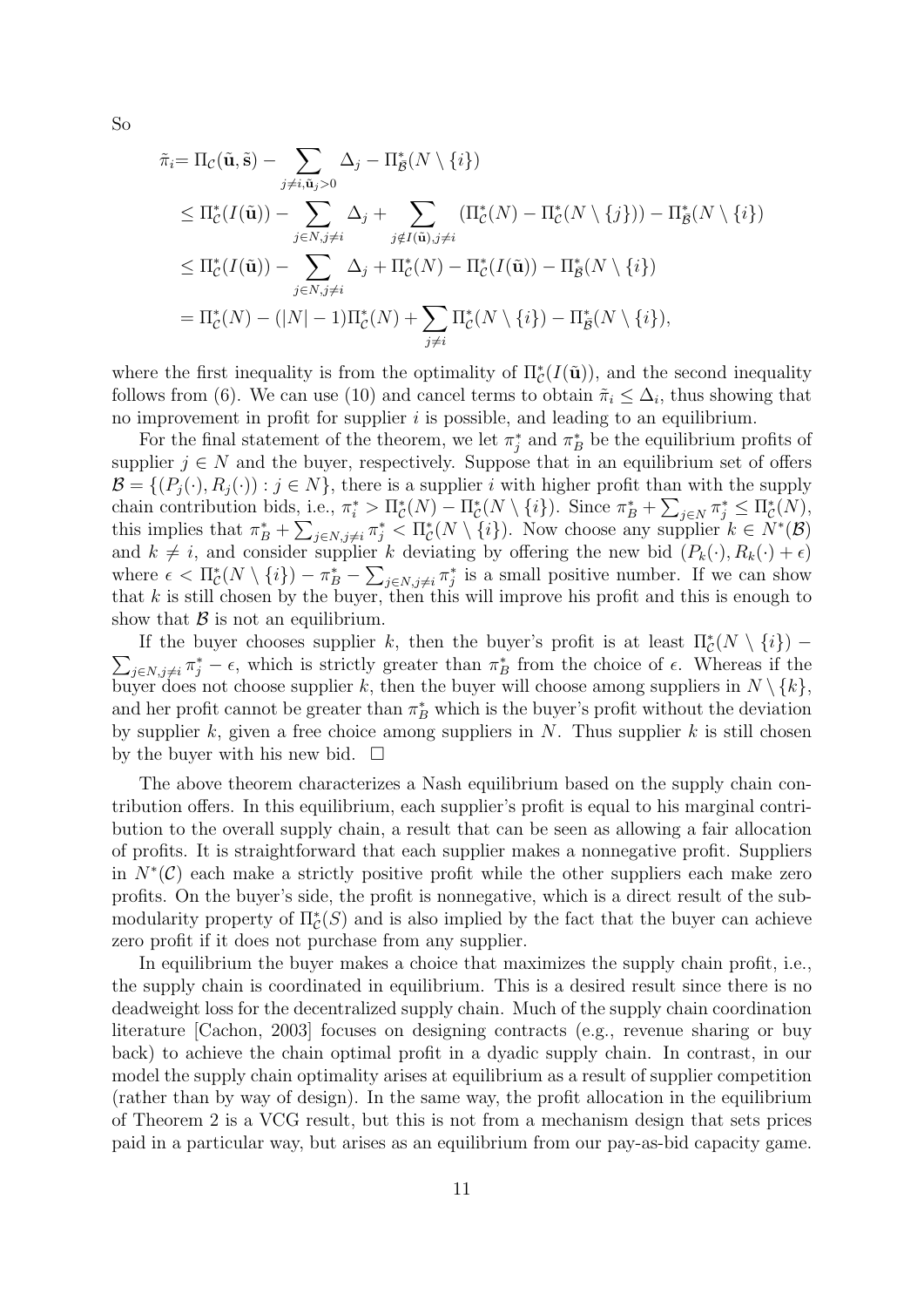Since no supplier can do better at equilibrium than by using supply chain contribution bids, this is a natural equilibrium for suppliers to coordinate on. However, there are other possible equilibria, which also achieve the maximum supplier profits and involve different offers away from the amounts that are selected by the buyer. In particular, it is possible to construct equilibria that have continuous functions for the reservation bids  $R_i$ , "smoothing out" the discontinuities that occur at zero for the supply chain contribution bids. Further details are given in the Appendix.

As shown in Theorem 2 an important role in establishing the equilibrium is played by the submodularity property for the *supply chain* optimal profit. This distinguishes us from [ACS17] in which it is shown that the buyer optimal profit is submodular for the all-or-nothing setting with equal-size blocks. With submodularity applying to the supply chain profit, the scope of our framework is significantly expanded as will be shown in Section 4. Theorem 3 below gives two conditions under each of which the supply chain optimal profit is submodular as a set function.

**Theorem 3** (Submodularity).  $\Pi_{\mathcal{C}}^{\ast}(\cdot)$  is submodular as a set function if either

- (a)  $n = 2$  and  $V(\eta, s)$  is subadditive in s; or
- (b) the function  $\mathbb{E}_{\eta}$   $[\max_{s\leq u} (V(\eta, s)-\sum_{i=1}^n C_i(s_i))]$  is  $M^{\natural}$ -concave in  $u \in U$ , where  $\mathbf{U} = [0, \bar{d}]^n$  or  $\mathbf{U} = \{0, \bar{d}\}^n$  for some constant  $\tilde{d} > 0$ , and  $\{E_i(\cdot) : i \in N\}$  are convex functions.

*Proof.* (a) For submodularity with  $n = 2$  we simply need to show that  $\Pi_{\mathcal{C}}^*(\{1,2\}) \leq$  $\Pi_{\mathcal{C}}^*({1}) + \Pi_{\mathcal{C}}^*({2}).$  Let  $(\mathbf{u}^*, \mathbf{s}^*(\cdot))$  be the optimal supply chain choice. Then

$$
\Pi_{\mathcal{C}}^*(\{1,2\}) = \mathbb{E}[V(\eta, \mathbf{s}^*(\eta)) - \sum_{i} (C_i(\mathbf{s}^*(\eta)) + E_i(\mathbf{u}^*))]
$$
  
=  $\mathbb{E}[V(\eta, \sum_{j} [\mathbf{s}^*(\eta)]_j) - \sum_{i} (C_i(\sum_{j} [\mathbf{s}^*(\eta)]_j) + E_i(\sum_{j} [\mathbf{u}^*]_j))],$ 

where for any vector **x** we define  $[\mathbf{x}]_1 := (x_1, 0)$  and  $[\mathbf{x}]_2 := (0, x_2)$ , and the summations are all over  $i, j \in \{1, 2\}$ . Using subadditivity of V we have

$$
\Pi_{\mathcal{C}}^*(\{1,2\}) \leq \mathbb{E}[\sum_i V(\eta, [\mathbf{s}^*(\eta)]_i)) - \sum_i (C_i([\mathbf{s}^*(\eta)]_i) + E_i([\mathbf{u}^*]_i))]
$$
  
=  $\sum_i \Pi_{\mathcal{C}}([\mathbf{u}^*]_i, [\mathbf{s}^*(\eta)]_i) \leq \Pi_{\mathcal{C}}^*(\{1\}) + \Pi_{\mathcal{C}}^*(\{2\}).$ 

(b) Note that the supply chain optimal profit as a set function can be expressed as follows:

$$
\Pi^*(\sigma) = \max_{\mathbf{u} \leq \sigma \bar{d}} \max_{\mathbf{s}(\cdot) \leq \mathbf{u}} \Pi_{\mathcal{C}}(\mathbf{u}, \mathbf{s}(\cdot)), \sigma \in \{0, 1\}^n.
$$

According to (4) and noticing that concavity implies  $M^{\natural}$ -concavity, with the conditions of the theorem,  $\Pi_{\mathcal{C}}^*(\mathbf{u}) \equiv \max_{\mathbf{s} \leq \mathbf{u}} \Pi_{\mathcal{C}}(\mathbf{u}, \mathbf{s})$  is  $M^{\natural}$ -concave in  $\mathbf{u} \in \mathbf{U}$ , which implies that  $\tilde{\Pi}_{\mathcal{C}}(\mathbf{u}) = \Pi_{\mathcal{C}}^*(\mathbf{u}\bar{d})$  is  $M^{\sharp}$ -concave in  $\mathbf{u} \in \mathbf{U}_0$ , where  $\mathbf{U}_0 = [0,1]^n$  if  $\mathbf{U} = [0,\bar{d}]^n$  and  $\mathbf{U}_0 = \{0,1\}^n$  if  $\mathbf{U} = \{0,\bar{d}\}^n$ . Let

$$
\tilde{\Pi}(\bar{\sigma}) = \max \left\{ \tilde{\Pi}_{\mathcal{C}}(\mathbf{u}) : \mathbf{u} \in \mathbf{U} \text{ and } \mathbf{u} \leq \bar{\sigma} \right\}, \ \bar{\sigma} \in \mathbf{U}_0.
$$

We now show that  $\tilde{\Pi}(\cdot)$  is  $M^{\natural}$ -concave over  $\mathbf{U}_0$ , which implies that  $\Pi^*(\cdot)$  (which is the same as  $\tilde{\Pi}(\cdot)$  if  $\mathbf{U} = \{0, \bar{d}\}^n$  and is the restriction of  $\tilde{\Pi}(\cdot)$  to  $\{0, 1\}^n$  if  $\mathbf{U} = [0, \bar{d}]^n$  is submodular over  $\{0,1\}^n$ .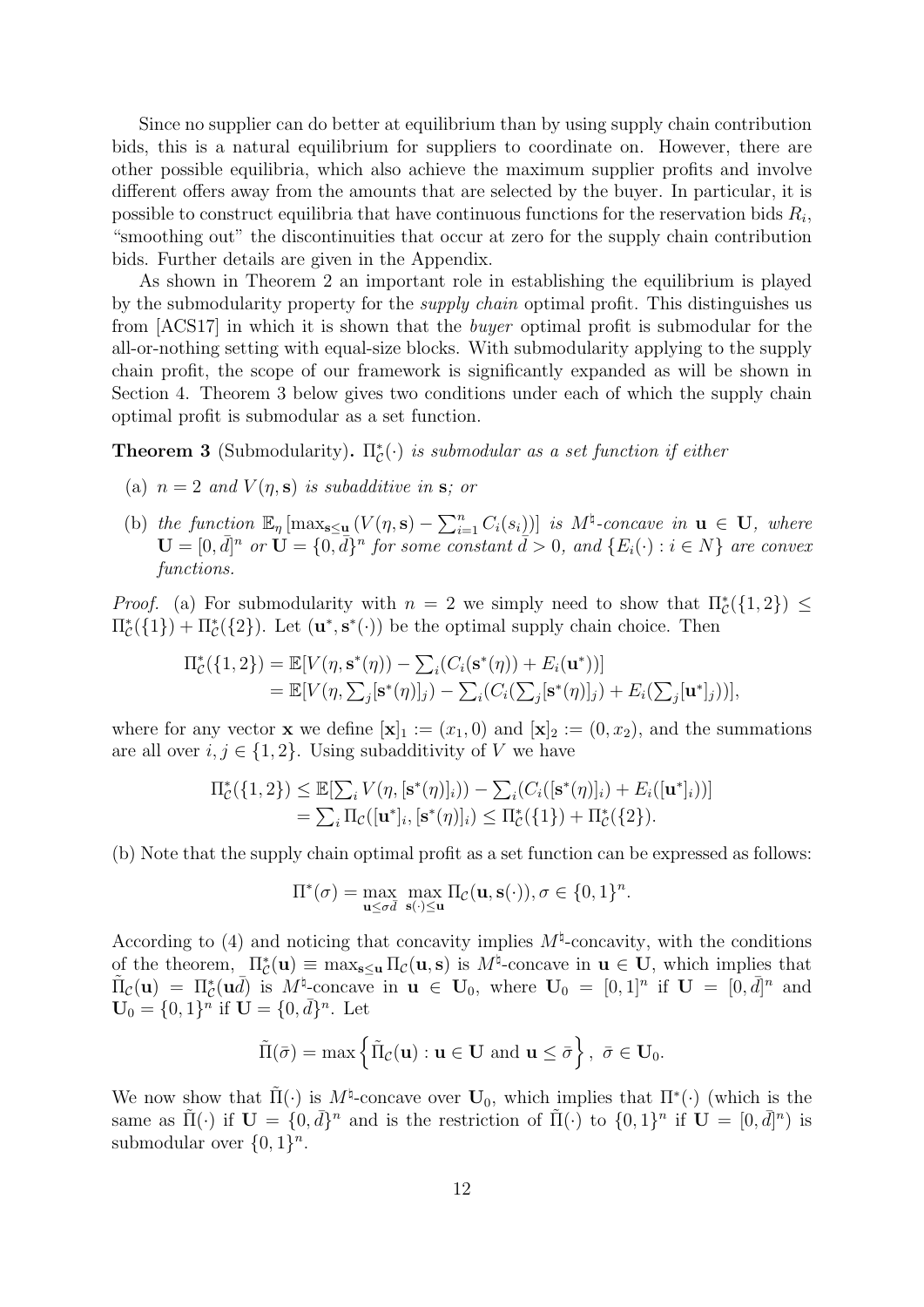We assume  $\mathbf{U} = [0, \bar{d}]^n$ . In the case that  $\mathbf{U} = \{0, \bar{d}\}^n$ , we can use the same proof by simply replacing  $\mathbb{R}^n$  by  $\mathbb{Z}^n$  and replacing  $[0, 1]^n$  by  $\{0, 1\}^n$ . Consider the infimal convolution function

$$
\bar{\Pi}(\bar{\sigma}) = \sup \{ \bar{\Pi}_{\mathcal{C}}(\mathbf{u}) + \alpha(\bar{\mathbf{u}}) : \mathbf{u} + \bar{\mathbf{u}} = \bar{\sigma}, \ \mathbf{u}, \bar{\mathbf{u}} \in \mathbb{R}^n \}, \ \bar{\sigma} \in \mathbb{R}^n;
$$

where  $\bar{\Pi}_{\mathcal{C}}(\mathbf{u}) = \tilde{\Pi}_{\mathcal{C}}(\mathbf{u}) - \sum_{i=1}^n \delta_{[0,1]}(u_i)$  and  $\alpha(\bar{\mathbf{u}}) = -\sum_{i=1}^n \delta_{[0,1]}(\bar{t}_i)$ , with  $\tilde{\Pi}_{\mathcal{C}}(\mathbf{u}) = -\infty$ if  $\mathbf{u} \notin [0,1]^n$  and  $\delta_{[0,1]}(\cdot)$  is a function taking the value zero on the set  $[0,1]$  and infinity elsewhere (i.e.,  $\delta_{[0,1]}(x) = 0$  if  $x \in [0,1]$  and  $\delta_{[0,1]}(x) = +\infty$  otherwise). It is clear that both  $\bar{\Pi}_{\mathcal{C}}(\cdot)$  and  $\alpha(\cdot)$  are  $M^{\sharp}$ -concave over  $\mathbb{R}^{n}$ . According to Murota [2009, Section 4.2],  $\bar{\Pi}(\bar{\sigma})$  is  $M^{\natural}$ -concave over  $\mathbb{R}^n$ . Note that the restriction of  $\bar{\Pi}(\bar{\sigma})$  on  $[0,1]^n$  is exactly  $\tilde{\Pi}(\bar{\sigma})$ , which therefore is  $M^{\natural}$ -concave over  $[0, 1]^n$  with straightforward direct verification according to the definition of  $M^{\natural}$ -concavity. We then conclude that  $\tilde{\Pi}(\cdot)$  is submodular over  $[0,1]^n$ [Murota and Shioura, 2004].  $\Box$ 

As discussed earlier, our framework covers the model in [ACS17] as a special case. Indeed, condition (b) can be satisfied in their equal-block case for which  $\mathbf{U} = \{0, \bar{d}\}^n$ . While the conditions in Theorem 3 may seem complicated, we provide simpler conditions for specific applications in Section 4. Finally, we remark that the second condition uses a property of  $M^{\natural}$ -concavity from discrete convexity, which has seen growing applications in operations [Chen and Li, 2020].

# 4 Applications and examples

The framework is general enough to encompass many different specific circumstances and we give three examples in this section. Numerical illustrations can be found in the Appendix.

### 4.1 Newsvendor problem with unreliable suppliers

In a typical newsvendor problem, each supplier has a one-dimensional cost incurred before demand D is realized. This is equivalent to the special case of our model where execution costs are zero (i.e.,  $C_i(\cdot) = 0$ ). We will consider the case of unreliable suppliers, who may not be able to deliver the amount requested in full. We consider stochastically proportional yield, that is, an order for an amount  $s_i$  from supplier  $i \in N$  will result in a delivered amount given by  $\epsilon_i s_i$ , where  $\epsilon_i$  is the yield from supplier *i*. This assumption has been used in other studies such as Federgruen and Yang [2008]. In the special case where  $\epsilon_i$  follows a Bernoulli distribution, we will have an all-or-nothing type of supply disruption model [Babich et al., 2007]. Denote by  $\epsilon = (\epsilon_1, \dots, \epsilon_n)$  the vector of yields from all the suppliers. Consistent with the newsvendor literature, any shortfall in demand is lost. The salvage value is  $\beta \geq 0$  for each unit of overstock, and the penalty is  $\alpha \geq 0$  for each unit of understock. The product is sold by the buyer to final customers at a retail price  $\rho > \beta - \alpha$ .

At the time when the buyer determines the reservation quantities, only information about the distributions of the suppliers' yields and the demand are known. Before the buyer determines the execution amounts a signal  $\eta$  is observed. The expected buyer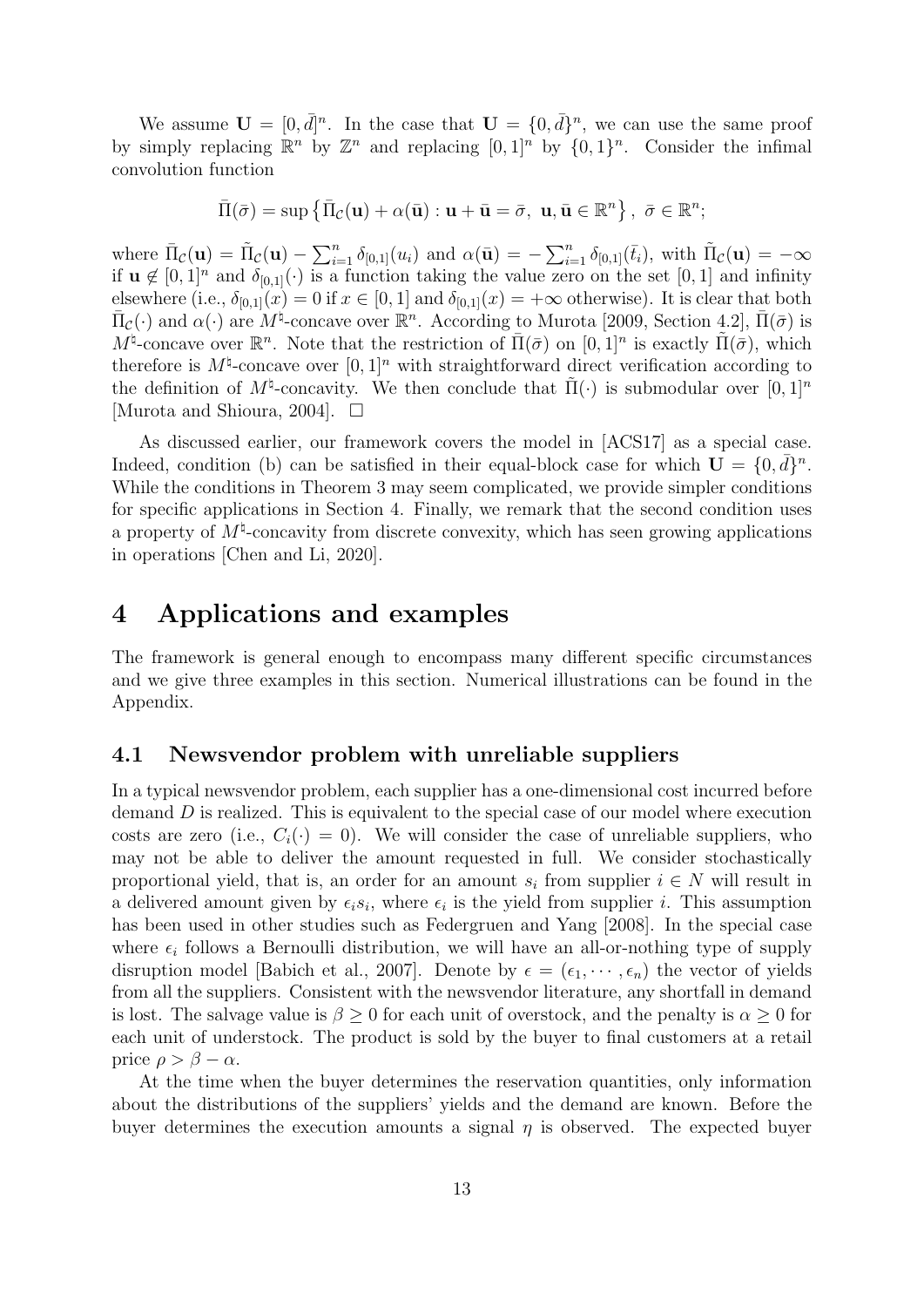revenue is given by

$$
V(\eta, \mathbf{s}) = \mathbb{E}_{D,\epsilon} \left[ (\rho - \beta + \alpha) \min \left\{ \sum_{i \in N} \epsilon_i s_i, D \right\} + \beta \sum_{i \in N} \epsilon_i s_i - \alpha D \, \middle| \, \eta \right],\tag{11}
$$

that is, the expectation is taken over D and  $\epsilon$  conditional on the signal  $\eta$ . Since the execution costs  $C_i(\cdot)$  are zero, the buyer chooses  $s \le u$  to maximize  $V(\eta, s)$ . Since both  $(\rho - \beta + \alpha)$  and  $\beta$  are positive the maximum occurs at  $s = u$ . We have the following result, which shows that the convexity of the cost functions is a key requirement for the equilibrium results of Theorem 2 in this newsvendor application.

**Proposition 2.** In the newsvendor model, if  $\mathbf{U} = [0, \bar{d}]^n$  or  $\mathbf{U} = \{0, \bar{d}\}^n$  for some constant  $d > 0$ , and the cost functions  $E_i$  are (weakly) convex, then the supply chain optimal profit is submodular and the conclusions of Theorem 2 apply.

# 4.2 Portfolio procurement problem

This application involves a buyer procuring a homogeneous product by using supply options and a spot market. Similar to Wu and Kleindorfer [2005] and [ACS17], we consider an open spot market so that the suppliers who participate in the options market cannot manipulate the spot price. With a random demand  $D$ , if the buyer orders amounts given by the vector s, any shortfall in demand is met by purchases in a spot market at a price  $P_0$ . Both the final demand D and the spot market price  $P_0$  are unknown at the time when s is chosen, but have distributions that are determined by the signal  $\eta$  received. For example  $\eta$  may be a pair of forecasts for D and  $P_0$ . Note that at the time when the reservation decision is made, only the distribution of the signal is known to the buyer. The products bought from the suppliers and the spot market are sold by the buyer to final customers at a price  $\rho > P_{\text{max}}$ , where  $P_{\text{max}}$  is the maximum spot price. If demand turns out to be less than the execution amounts s, then the excess can be sold at a salvage value  $\beta \geq 0$  for each unit of overstock. To avoid arbitrage by the buyer, we assume that  $\beta \leq P_{\min}$ , where  $P_{\min}$  is the minimum spot price. Then the expected buyer revenue given signal  $\eta$  and the execution quantities **s** is

$$
V(\eta, \mathbf{s}) = \mathbb{E}_{D, P_0} \left[ (\rho - P_0) D + (P_0 - \beta) \min \left\{ \sum_{i \in N} s_i, D \right\} + \beta \sum_{i \in N} s_i \, \middle| \, \eta \right],\tag{12}
$$

that is, the expectations over D and  $P_0$  are taken conditional on the signal  $\eta$ .

In the case where there are just two suppliers, we will have an equilibrium of the standard type without any additional conditions.

**Proposition 3.** In the portfolio procurement model, if there are just two suppliers, then the supply chain optimal profit is submodular and the conclusions of Theorem 2 apply.

In moving to more than two suppliers, we need to assume that the execution costs are linear (i.e., each supplier has a constant marginal execution cost) as well as the reservation costs being convex. Moreover, we require that the signal  $\eta$  gives the actual demand D and spot price  $P_0$ . Thus there may be a shortfall in the amount supplied if the reserved quantities are too small, but there will not be an excess since otherwise costs can be saved by reducing the reservation quantities. Given the signal  $\eta$  (or equivalently, the realized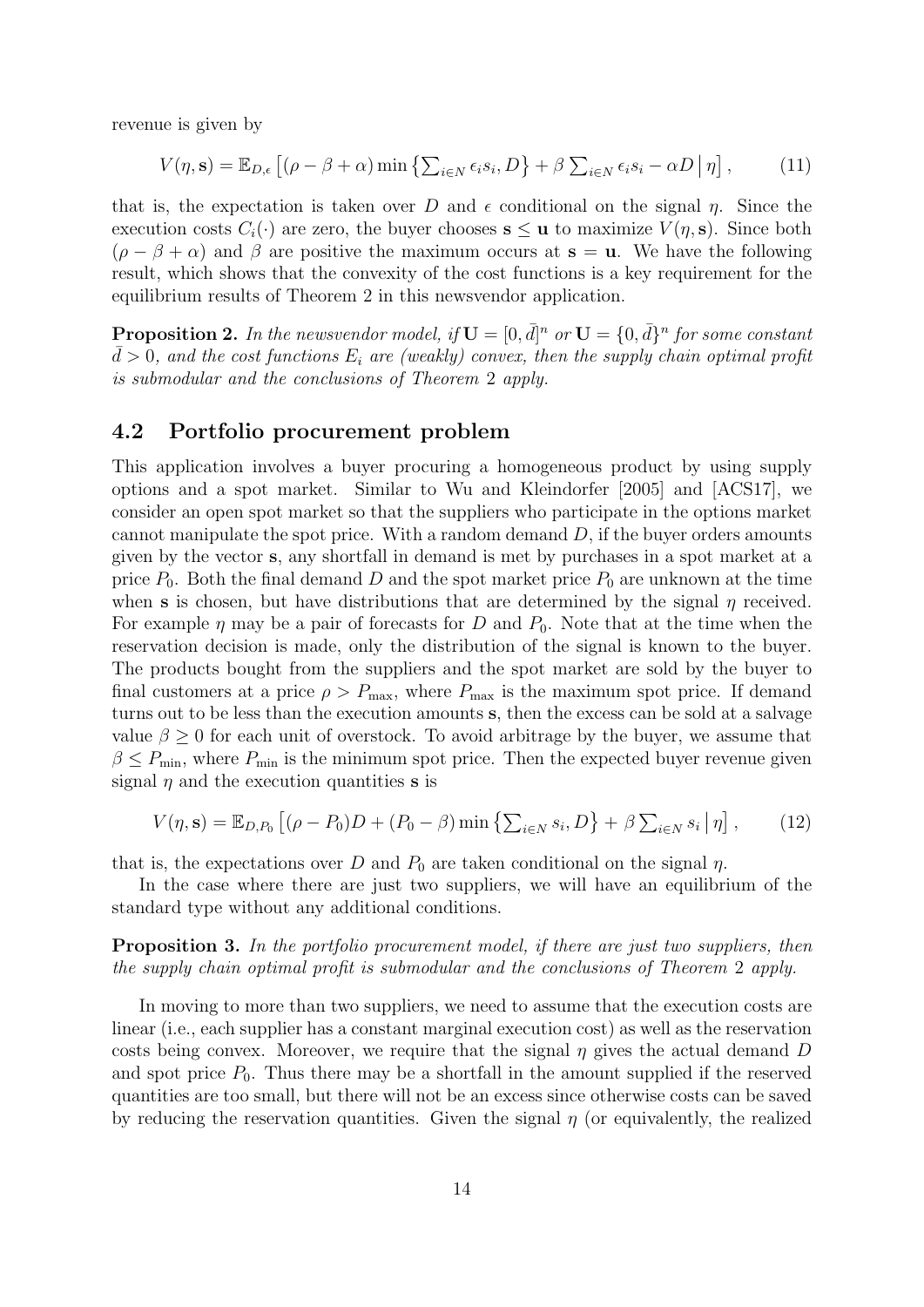demand and spot price) as well as the execution quantities s, the buyer revenue is

$$
V(\eta, \mathbf{s}) = (\rho - P_0)D + (P_0 - \beta) \min \left\{ \sum_{i \in N} s_i, D \right\} + \beta \sum_{i \in N} s_i.
$$
 (13)

In addition, with linear execution costs we can write  $C_i(s_i) = c_i s_i$   $(i \in N)$ , where  $c_i$  is a constant. Thus, we can formulate the execution problem at the second stage as follows:

$$
\max_{\mathbf{s} \le \mathbf{u}} \left( V(\eta, \mathbf{s}) - \sum_{i \in N} c_i s_i \right). \tag{14}
$$

Solving the above problem gives the optimal execution amounts. We have the following result.

**Proposition 4.** In the portfolio procurement model, with  $\eta = (D, P_0)$ , if  $\mathbf{U} = [0, \bar{d}]^n$  or  $\mathbf{U} = \{0, \bar{d}\}^n$  for some constant  $\bar{d} > 0$ , the execution costs  $C_i$  are linear, and the reservation costs  $E_i$  are (weakly) convex, then the supply chain optimal profit is submodular and the conclusions of Theorem 2 apply.

# 4.3 Non-substitutable products

Although our applications are primarily for the case where all suppliers provide the same product, our model also deals with situations in which different products are supplied. As an example, consider a buyer and two suppliers, where products 1 and 2 can be sold separately or bundled together, with a price premium for the bundled product. There is a substantial literature of bundling in an operations context (see, e.g., Geng et al. [2005] and the references therein). Let  $\rho_i$  be the price for product i,  $i = 1, 2$ , and  $\rho > \rho_1 + \rho_2$  be the price for the bundle having equal quantities of the two products. Let  $D$  be the demand for the bundle and assume demand for each of the individual products is unlimited. If signal  $\eta = D$  and  $w = \min\{s_1, s_2, D\}$ , then  $V(\eta, s) = \rho w + \sum_{i=1}^2 \rho_i(s_i - w)$ . Now suppose that execution costs are linear with  $C_i(s_i) = c_i s_i$  and  $c_i < \rho_i$ ,  $i = 1, 2$ . In this case the execution amounts will always equal the reserved amounts  $u_1$  and  $u_2$ . Thus

$$
\max_{\mathbf{s} \leq \mathbf{u}} \left( V(\eta, \mathbf{s}) - C_1(s_1) - C_2(s_2) \right) = (\rho - \rho_1 - \rho_2) \min\{u_1, u_2, D\} + \sum_{i=1}^2 (\rho_i - c_i) t_i,
$$

which is concave in  $\mathbf{u} = (u_1, u_2)$ . Thus from Theorem 2 we obtain the usual equilibrium solution provided that  $E_1$  and  $E_2$  are convex functions.

# 5 Conclusions and discussion

In this paper, we have developed a general framework to study a broad class of capacity games. This framework allows us to examine supplier competition in a capacity market where suppliers' costs may be nonlinear. In this setting, suppliers each submit a bid consisting of a reservation price function and an execution price function. The buyer decides how much capacity to reserve from each supplier and then, after obtaining further information about the demand, determines how much capacity to use.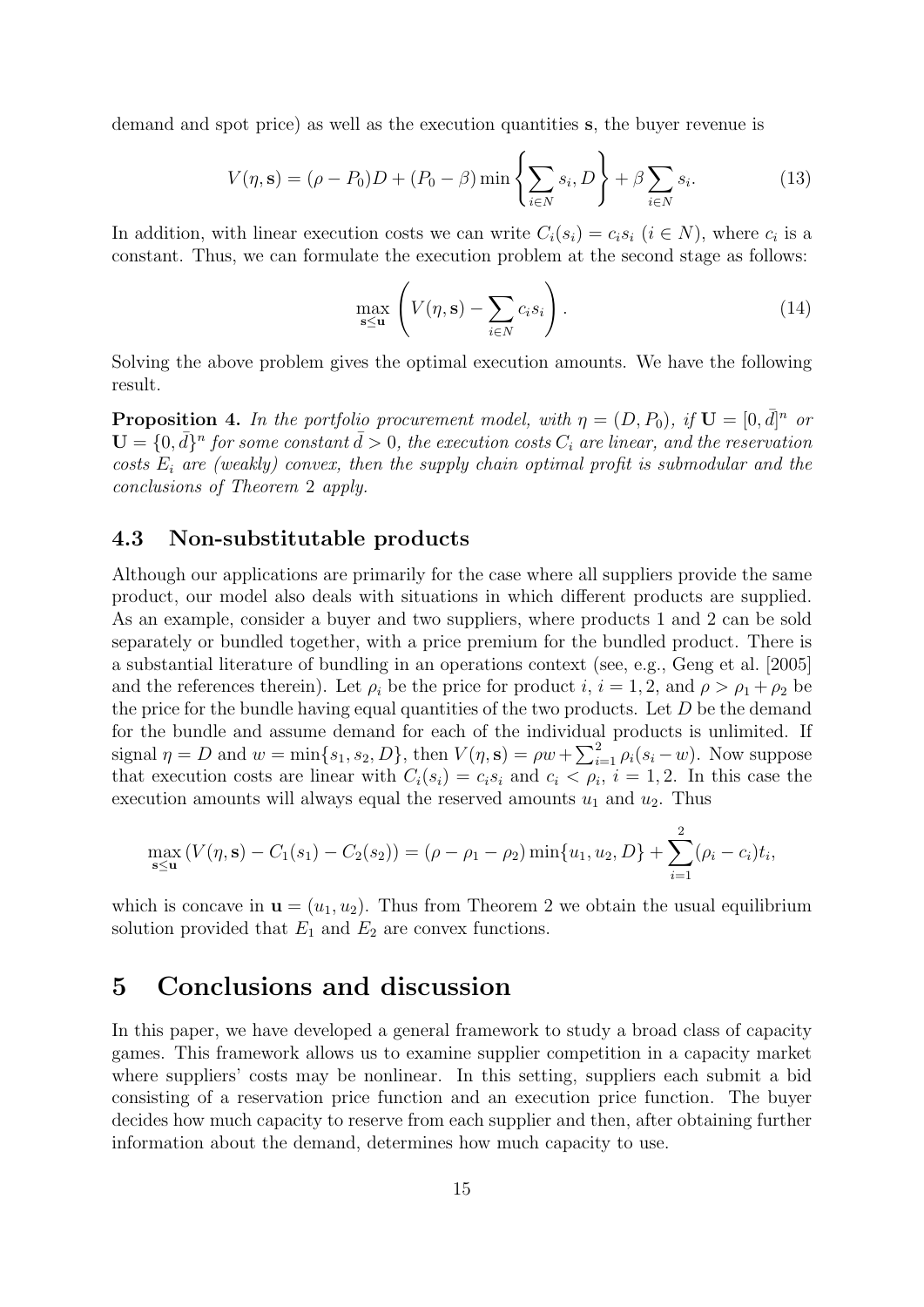When the competitors' bids are observed, we have shown that an optimal strategy for each supplier is to set the execution price to be the execution cost and add a margin on the reservation cost. This implies that suppliers make profits only from the buyer's reservation payments. This result does not hold when bids are constrained to have constant marginal costs (considered by [Martínez-de Albéniz and Simchi-Levi, 2009]). We have also given conditions under which the supply chain optimal profit is submodular in the set of suppliers, which allows us to identify an equilibrium in which the buyer's reservation choice is first best, each supplier's profit equals his marginal contribution to the supply chain and the buyer takes the remaining profit. We finally demonstrate how the model can be applied specifically to three important problems in operations.

We have chosen a relatively simple modelling framework, but the equilibrium results extend directly to cases where the costs and bids for one supplier depend on the capacity and execution amounts of all suppliers, rather than just those for this supplier. In fact our proofs are written for this more general case. An example of this occurs when players can partially collaborate by sharing warehouse facilities or transport links.

This paper can be extended in several directions. First we assume, as in many other supplier competition models, that supplier costs are known to the other suppliers. However, in some settings a model that considers cost uncertainties may be more appropriate. Second our equilibrium analysis builds on the submodularity condition. When this condition fails, the VCG strategies may not be a Nash equilibrium, as we demonstrate in Example 5 given in the Appendix. It would therefore be interesting to investigate further what the equilibria look like without the submodularity. Finally, we should note our assumption that the random demand is exogenous. An important extension is to the case where the buyer can influence demand through setting a price.

# References

- E. J. Anderson and A. B. Philpott. Optimal offer construction in electricity markets. Mathematics of Operations Research, 27(1):82–100, 2002.
- E. J. Anderson, B. Chen, and L. Shao. Supplier competition with option contracts for discrete blocks of capacity. Operations Research, 65(4):952–967, 2017.
- V. Babich, A. N. Burnetas, and P. H. Ritchken. Competition and diversification effects in supply chains with supplier default risk. Manufacturing  $\mathcal C$  Service Operations Management, 9(2):123–146, 2007.
- G. P. Cachon. Supply chain coordination with contracts. In S. C. Graves and A. G. de Kok, editors, Handbooks in operations research and management science: Supply chain management, chapter 7, pages 229–339. North Holland, Amsterdam, The Netherlands, 2003.
- X. Chen and M. Li. M-natural-convexity and its applications in operations. Forthcoming at Operations Research, 2020.
- A. Federgruen and N. Yang. Selecting a portfolio of suppliers under demand and supply risks. Operations Research, 56(4):916–936, 2008.
- X. Geng, M. Stinchcombe, and A. Whinston. Bundling information goods of decreasing value. Management Science, 51(4):662–667, 2005.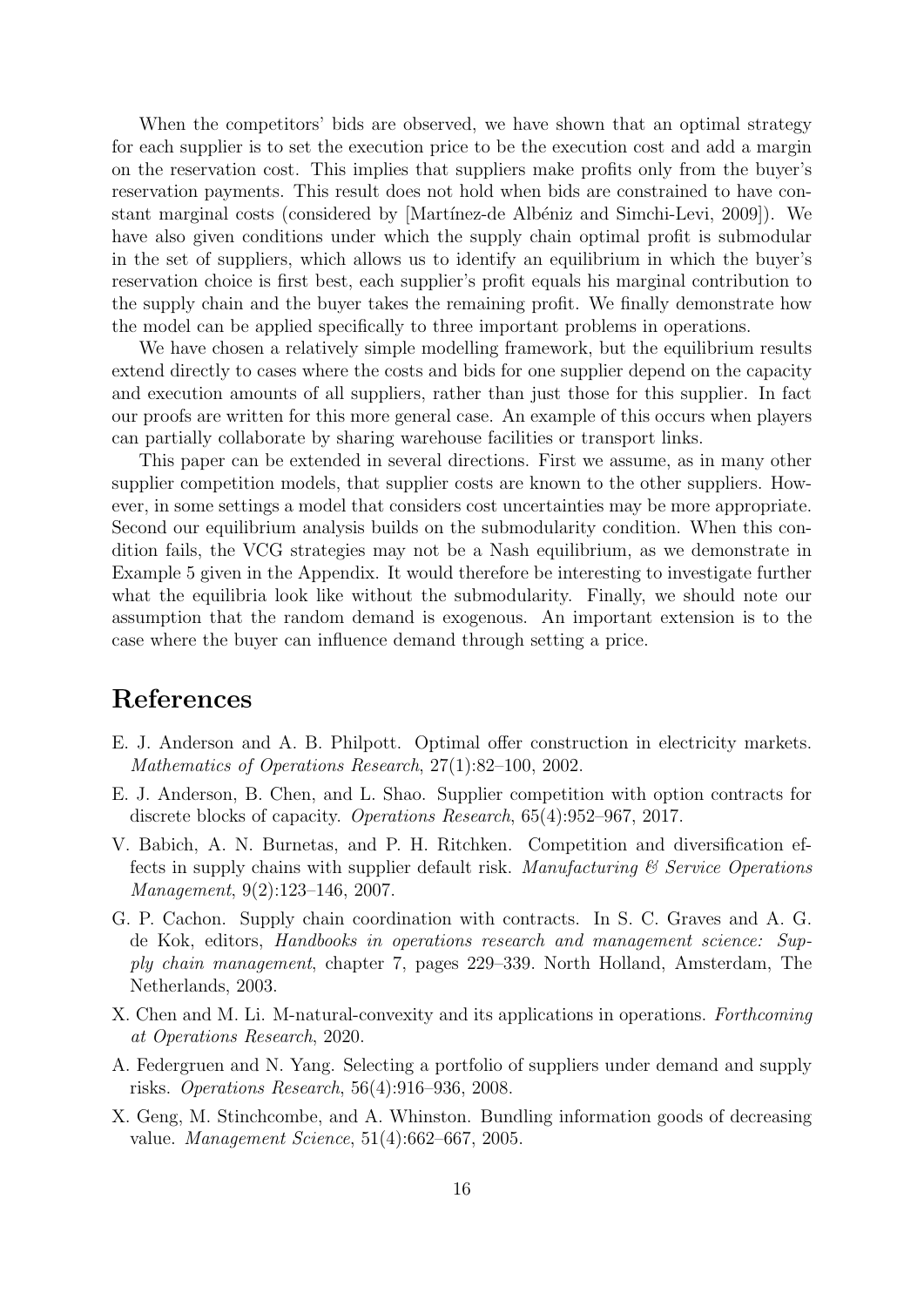- A. Y. Ha, S. Tong, and H. Zhang. Sharing demand information in competing supply chains with production diseconomies. Management Science, 57(3):566–581, 2011.
- J. Haldi and D. Whitcomb. Economies of scale in industrial plants: Part 1. Journal of Political Economy, 75(4):373–385, 1967.
- R. Johari and J. N. Tsitsiklis. Parameterized supply function bidding: Equilibrium and efficiency. Operations Research, 59(5):1079–1089, Nov. 2011.
- P. D. Klemperer and M. A. Meyer. Supply function equilibria in oligopoly under uncertainty. Econometrica, 57(6):1243–77, 1989.
- H. Luss. Operations research and capacity expansion problems: A survey. Operations Research, 30:907–947, 1982.
- V. Martínez-de Albéniz and D. Simchi-Levi. Competition in the supply option market. Operations Research, 57(5):1082–1097, 2009.
- K. Murota. Recent developments in discrete convex analysis. In W. Cook, L. Lovász, and J. Vygen, editors, Research Trends in Combinatorial Optimization, chapter 11, pages 219–260. Springer Berlin Heidelberg, 2009.
- K. Murota and A. Shioura. Conjugacy relationship between m-convex and l-convex functions in continuous variables. Mathematical Programming, 101(3):415–433, 2004.
- G. L. Nemhauser, L. A. Wolsey, and M. L. Fisher. An analysis of approximations for maximizing submodular set functions-I. Mathematical Programming, 14(1):265–294, 1978.
- M. Rothkopf, T. Teisberg, and E. Kahn. Why are Vickrey auctions rare? Journal of Political Economy, 98:94–109, 1990.
- N. Sunar and J. Birge. Strategic commitment to a production schedule with uncertain supply and demand: Renewable energy in day-ahead electricity markets. Management Science, 65(2):714–734, 2019.
- J. A. Van Mieghem. Commissioned paper: Capacity management, investment, and hedging: Review and recent developments. Manufacturing and Service Operations Management, 5(4):269–302, 2003.
- W. Vickrey. Counterspeculation, auctions, and competitive sealed tenders. *Journal of* Finance, 16:8–37, 1961.
- X. Vives. Oligopoly Pricing: Old Ideas and New Tools. MIT Press, Cambridge, MA, USA, 2000.
- D. J. Wu and P. R. Kleindorfer. Competitive options, supply contracting, and electronic markets. Management Science, 51(3):452–466, 2005.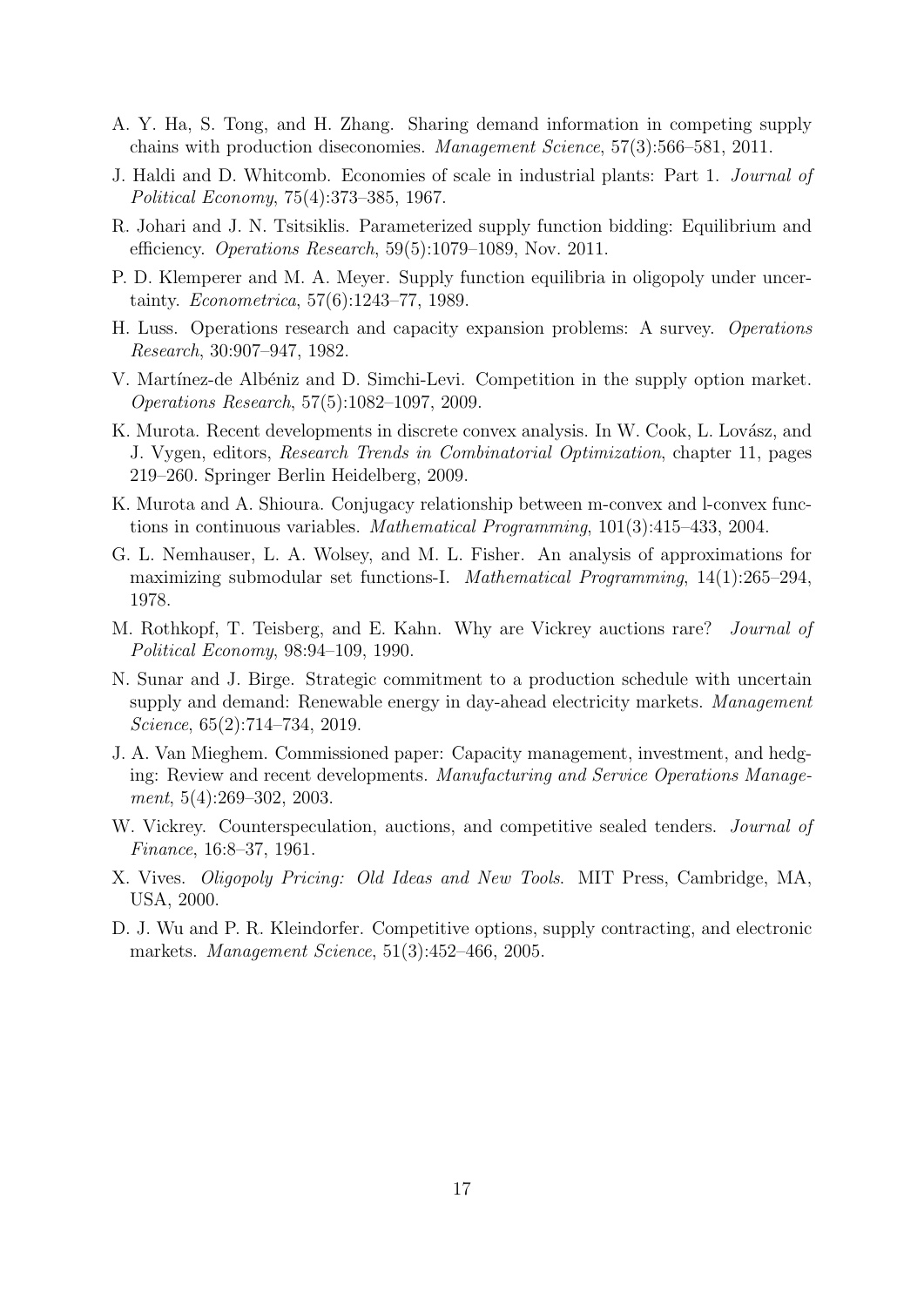# Appendix

In this appendix we give some definitions in Section A.1, provide proofs for the propositions in Section A.2, and show examples of applications in Section A.3.

# A.1 Some definitions

The set of real numbers is denoted by  $\mathbb{R}$ , and  $\bar{\mathbb{R}} = \mathbb{R} \cup \{+\infty\}$  and  $\bar{\mathbb{R}} = \mathbb{R} \cup \{-\infty\}$ . The set of integers is denoted by Z, and  $\bar{\mathbb{Z}} = \mathbb{Z} \cup \{+\infty\}$  and  $\mathbb{Z} = \mathbb{Z} \cup \{-\infty\}$ . We use D to denote either Z or R. Denote  $[n] = \{1, \ldots, n\}$  for any positive number n. The characteristic vector of  $S \subseteq [n]$  is denoted by  $\chi_S \in \{0,1\}^n$ . For  $i \in [n]$ , we write  $\chi_i$  for  $\chi_{\{i\}}$ , which is the *i*th unit vector, and  $\chi_0 = 0$  (zero vector).

#### $A.1.1$  $M^{\natural}$ -convexity

For a function  $f: \mathbb{D}^n \to \mathbb{R} \cup \{-\infty, +\infty\}$ , the set

$$
\text{dom}_{\mathbb{D}} f = \{ x \in \mathbb{D}^n : f(x) \in \mathbb{R} \}
$$

is called the *effective domain* of f. For a vector  $z \in \mathbb{R}^n$ , define the *positive* and *negative* supports of z as

$$
supp+(z) = \{i \in [n] : z_i > 0\}, \quad supp-(z) = \{i \in [n] : z_i < 0\}.
$$

A function  $f: \mathbb{Z}^n \to \bar{\mathbb{R}}$  is said  $M^{\sharp}$ -convex if for any  $x, y \in \text{dom}_{\mathbb{Z}} f$  and any  $i \in \text{supp}^+(x-y)$ , there exists  $j \in \text{supp}^-(x-y) \cup \{0\}$  such that the following *exchange property* is satisfied:

$$
f(x) + f(y) \ge f(x - \chi_i + \chi_j) + f(y + \chi_i - \chi_j).
$$

Similarly, a function  $f: \mathbb{R}^n \to \bar{\mathbb{R}}$  is said  $M^{\natural}$ -convex if for any  $x, y \in \text{dom}_{\mathbb{R}} f$  and any  $i \in \text{supp}^{+}(x - y)$ , there exist  $j \in \text{supp}^{-}(x - y) \cup \{0\}$  and  $\lambda_0 > 0$  such that

$$
f(x) + f(y) \ge f(x - \lambda(\chi_i - \chi_j)) + f(y + \lambda(\chi_i - \chi_j))
$$

for all  $\lambda \in \mathbb{R}^n$  with  $0 \leq \lambda \leq \lambda_0$ . A function  $f: \mathbb{D}^n \to \mathbb{R}$  is said  $M^{\natural}$ -concave if  $(-f)$  is  $M^{\natural}$ -convex.

### A.1.2 Laminar convexity

A non-empty set  $\mathcal{L} \subseteq 2^{[n]}$  is called a *laminar family* if for any  $A, B \in \mathcal{L}$ , we have  $A \cap B = \emptyset$ , or  $A \subseteq B$ , or  $B \subseteq A$ . A function  $f: \mathbb{D}^n \to \overline{\mathbb{R}}$  is said *laminar convex* if it can be represented as

$$
f(x) = \sum_{S \in \mathcal{L}} f_S(x(S)),
$$

where  $\{f_S\}$  are univariate convex functions,  $\mathcal L$  is a laminar family, and  $x(S) = \sum_{i \in S} x_i$ . A function  $f: \mathbb{D}^n \to \mathbb{R}$  is said *laminar concave* if  $(-f)$  is laminar convex.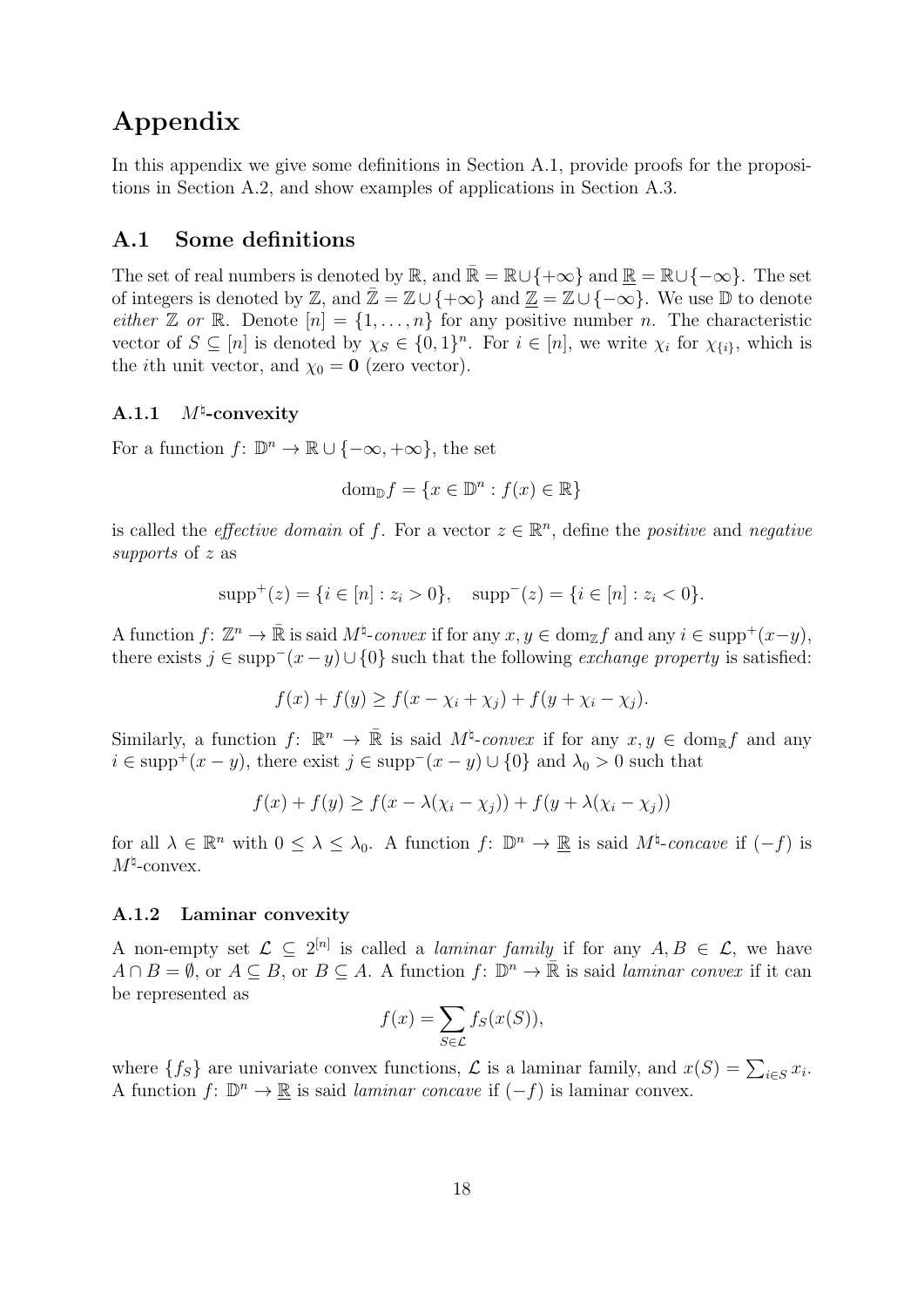# A.2 Proofs of Propositions

In all the proofs we write cost and bid functions for individual suppliers as functions of the complete vectors. For example we write  $R_i(\mathbf{u})$  even though we have assumed that  $R_i$ depends only on  $u_i$ . In fact our results hold in the more general case where costs for one supplier can depend on the quantities for other suppliers.

### A.2.1 Proof of Proposition 1

Suppose that under bids  $\mathcal{B} = \{(R_i(\cdot), P_i(\cdot)) : i \in N\}$ , the buyer selects an optimal solution  $(u, s)$  that gives a lower expected supply chain profit than another optimal solution  $(\mathbf{u}', \mathbf{s}')$ , i.e.,  $\Pi_{\mathcal{C}}(\mathbf{u}, \mathbf{s}) < \Pi_{\mathcal{C}}(\mathbf{u}', \mathbf{s}')$  and  $\Pi_{\mathcal{B}}(\mathbf{u}, \mathbf{s}) = \Pi_{\mathcal{B}}(\mathbf{u}', \mathbf{s}')$ . Denote by  $\pi_i$  and  $\pi'_i$ the corresponding expected profits of supplier  $i \in N$  under these two solutions given the bids B. Since  $\sum_{i\in N}\pi_i < \sum_{i\in N}\pi'_i$  according to (3), there is a supplier  $k\in I(\mathbf{u}')$  such that  $\pi_k < \pi'_k$ . We claim that given the other suppliers' bids in  $\mathcal B$  are unchanged, supplier k will have an incentive to deviate from his current pair of bids  $(R_k(\cdot), P_k(\cdot))$  to a new pair of bids  $(R'_k(\cdot), P'_k(\cdot))$ , where

$$
P'_{k}(x) = P_{k}(x) - \epsilon (P_{k}(x) - C_{k}(x))/\pi'_{k},
$$
  
\n
$$
R'_{k}(x) = R_{k}(x) - \epsilon (R_{k}(x) - E_{k}(x))/\pi'_{k},
$$
\n(A-1)

and  $0 < \epsilon < \pi'_k - \pi_k$ . Under this new set  $\mathcal{B}'$  of bids, it is evident that the buyer improves her expected profit by exactly  $\epsilon(\pi_k/\pi'_k)$  with solution  $(\mathbf{u}, \mathbf{s})$ , which is (strictly) smaller than  $\epsilon$ , the expected profit improvement she can achieve by selecting solution  $(\mathbf{u}', \mathbf{s}')$ . On the other hand, suppose that under bids  $\mathcal{B}'$  the buyer selects an optimal solution  $(\mathbf{u}'', \mathbf{s}'')$ and the corresponding expected profit for player k is  $\pi_k''$ . Denote  $\tilde{\pi}_k = \pi_k(\mathbf{u}'', \mathbf{s}'')$ , which is defined as in (2). Then according to (A-1) the buyer's expected profit is

$$
\Pi_{\mathcal{B}'}(\mathbf{u}'',\mathbf{s}'')=\Pi_{\mathcal{B}}(\mathbf{u}'',\mathbf{s}'')+\epsilon(\tilde{\pi}_k/\pi'_k),
$$

which implies that her expected profit improvement is at most  $\epsilon(\tilde{\pi}_k/\pi'_k)$ . Therefore, we have  $\tilde{\pi}_k/\pi'_k \geq 1$  due to optimality of her selection, and thus according to (A-1) supplier k's new expected profit  $\pi_k'' = (\pi_k' - \epsilon)(\tilde{\pi}_k / \pi_k') \ge \pi_k' - \epsilon > \pi_k$ . We conclude that, under bids  $\mathcal{B}'$ , the buyer will deviate from her current solution, which results in both the buyer and supplier k being better off. In other words,  $(\mathbf{u}, \mathbf{s})$  under bids  $\mathcal{B}$  is not at equilibrium.

### A.2.2 Proof of Proposition 2

We will check the conditions in Part  $1(b)$  of Theorem 2. According to  $(11)$ , and using the fact that  $V(\eta, \mathbf{s})$  increases in **s** and  $C_i(\cdot) = 0$ , we have

$$
\mathbb{E}_{\eta}\left[\max_{\mathbf{s}\leq\mathbf{u}}\left(V(\eta,\mathbf{s})-\sum_{i=1}^{n}C_{i}(s_{i})\right)\right]
$$
  
= 
$$
\mathbb{E}_{\eta}[V(\eta,\mathbf{u})]=\mathbb{E}_{\eta}\left[\mathbb{E}_{D,\epsilon}\left[(\rho-\beta+\alpha)\min\left\{\sum_{i\in N}\epsilon_{i}u_{i},D\right\}+\beta\sum_{i\in N}\epsilon_{i}u_{i}-\alpha D\right|\eta\right]\right],
$$

which is concave in each  $u_i$  because  $\rho - \beta + \alpha \geq 0$ , and hence is  $M^{\sharp}$ -concave in  $u \in U$ . Thus we have established that all the conditions Part 1(b) of Theorem 2 are satisfied, given the conditions of Proposition 2. Hence the conclusions follow.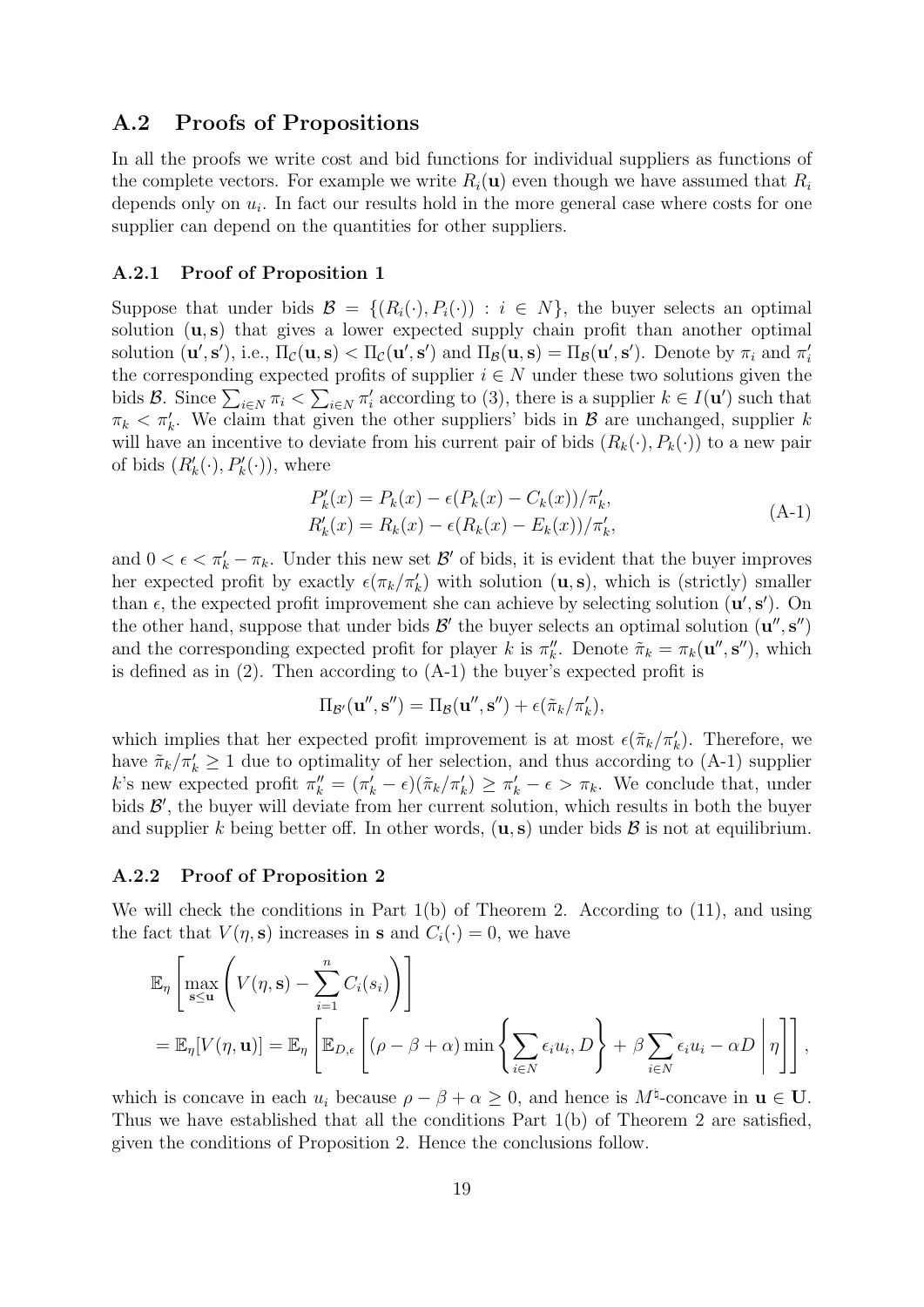#### A.2.3 Proof of Proposition 3

Given there are just two suppliers, we show that  $V(\eta, s)$  is subadditive in s, which leads to satisfaction of conditions Part  $1(a)$  of Theorem 2 and we are done. According to  $(12)$ ,  $V(\eta, s)$  is the expectation of the sum of the following three functions of s:

$$
(\rho - P_0)D
$$
,  $(P_0 - \beta) \min \left\{ \sum_{i \in N} s_i, D \right\}$ , and  $\beta \sum_{i \in N} s_i$ .

The first function is a non-negative constant (with respect to s) and thus clearly subadditive. The last function is clearly additive and hence also subadditive. The middle non-negative function can be easily verified to be subadditive. Therefore, as the expectation of the sum of three subadditive functions,  $V(\eta, s)$  is subadditive.

#### A.2.4 Proof of Proposition 4

According to the conditions of the proposition, we assume that, for each supplier  $i \in N$ , the execution cost  $C_i(s_i) = c_i s_i$  for some constant  $c_i \geq 0$ . Also assume without loss of generality that  $\beta = c_0 \leq c_1 \leq \cdots \leq c_n \leq \rho$ . For  $\eta = (D, P_0)$ , according to (13) and (14), we wish to solve the following maximization problem:

$$
\max_{\mathbf{s} \leq \mathbf{u}} ((\rho - P_0)D + (P_0 - \beta) \min \{ D, \sum_{i \in N} s_i \} - (c_i - \beta) \sum_{i \in N} s_i ).
$$
 (A-2)

It is optimal to use reserved capacities u as much as possible unless it is more expensive than to purchase from the spot market. Therefore, given  $\beta \leq P_0 \leq \rho$ , it is not difficult to see that, if we let  $k = k(P_0) = \max\{i : c_i \le P_0\}$ , then the optimal value of  $(A-2)$  is given by

$$
\sum_{i=1}^{k+1} \bar{\rho}_i b_i(\mathbf{u} | \eta), \tag{A-3}
$$

where  $\bar{\rho}_i = \rho - c_i$  and  $b_i(\mathbf{u} | \eta) = \min \left\{ (D - \sum_{j=1}^{i-1} u_j)^+, u_i \right\}$   $(1 \le i \le k), \bar{\rho}_{k+1} = \rho - P_0$ and  $b_{k+1}(\mathbf{u} \mid \eta) = \left(D - \sum_{i=1}^k u_i\right)^+$ . Denote  $a_i = D - \sum_{j=1}^i u_j$  for  $i = 0, 1, ..., k$ . Then  $b_{k+1}(\mathbf{u} \mid \eta) = a_k^+$  $_k^+$  and

$$
b_i(\mathbf{u} \mid \eta) = \min\{a_{i-1}^+, u_i\} = a_{i-1}^+ - (a_{i-1}^+ - u_i)^+ = a_{i-1}^+ - a_i^+, i = 1, \dots, k.
$$

which leads to

$$
\sum_{i=1}^{k+1} \bar{\rho}_i b_i(\mathbf{u} | \eta) = \bar{\rho}_1 D - \sum_{i=1}^k (\bar{\rho}_i - \bar{\rho}_{i+1}) a_i^+ = \bar{\rho}_1 D - \sum_{i=1}^k (\bar{\rho}_i - \bar{\rho}_{i+1}) \left( D - \sum_{j=1}^i u_j \right)^+.
$$

Noticing that  $(D-x)^+$  is convex in  $x \ge 0$  and  $\bar{\rho}_i - \bar{\rho}_{i+1} \ge 0$ , we conclude that the above function of **u** is laminar concave with the corresponding laminar family  $\mathcal{L} = \{\{1, \ldots, i\} :$  $i \in N$ , which implies that the expression in (A-3) as a function of  $u \in U$  is laminar concave and thus  $M^{\natural}$ -concave. Therefore, Part 1(b) and Part 2 of Theorem 2 apply.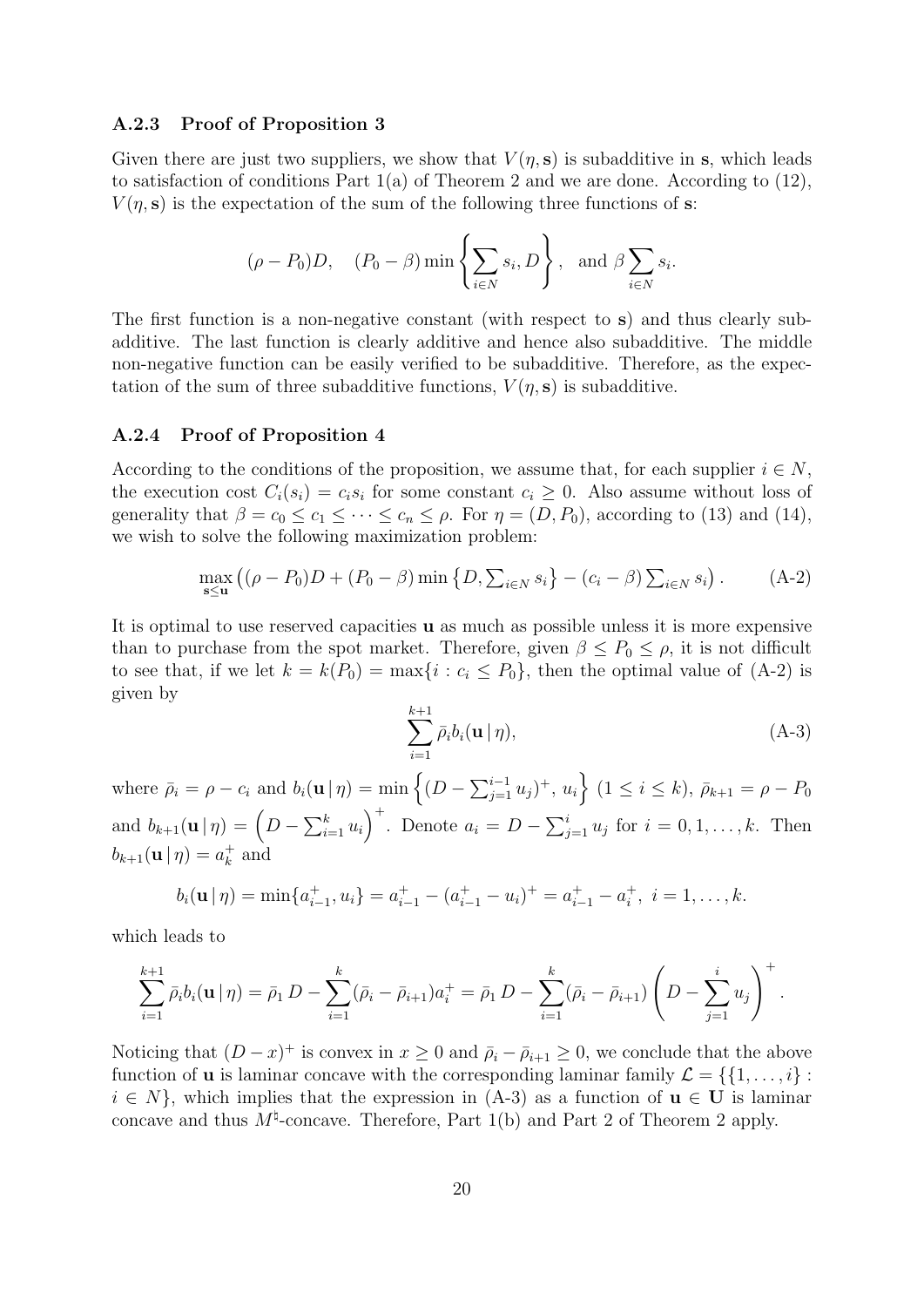# A.3 Examples

In this section we give some concrete numerical examples to illustrate the results obtained in Section 4. Some counter-examples are also provided to demonstrate the limitation of our results. We use the following example to illustrate Proposition 2.

Example 1. Consider an example with three suppliers. The buyer faces a random demand  $D$ , which follows a uniform distribution over the support  $[0, 100]$ . The supplier costs are  $E_1(x) = 4.5x$ ,  $E_2(x) = 0.1x^2$ ,  $E_3(x) = 5.5x$ , and  $C_i(\cdot) = 0$  for  $i = 1, 2, 3$ . The random yield from each supplier follows a Bernoulli distribution. Specifically, there is a probability  $p_i$  that supplier i can deliver the full amount of the buyer's order, where we set  $p_1 = 0.7$ ,  $p_2 = 0.8$  and  $p_3 = 0.85$ . We assume the yields and demand are independent of each other. The retail price, salvage value and penalty cost are respectively  $\rho = 10$ ,  $\beta = 3$  and  $\alpha = 1$  per unit of the product. We can carry out the detailed calculations to find the supply chain optimal solutions for different sets of available suppliers. For example, the values for  $u_1$  and  $u_2$  when  $S = \{1, 2\}$  are chosen to maximize the following expression:

$$
(\rho - \beta + \alpha) (p_1 p_2 \mathbb{E}[\min\{u_1 + u_2, D\}] + p_1 (1 - p_2) \mathbb{E}[\min\{u_1, D\}]
$$
  
+  $(1 - p_1) p_2 \mathbb{E}[\min(u_2, D)] + \beta \sum_{i=1}^2 p_i u_i - \alpha \mathbb{E}[D]$   
=  $8 \left( 0.56 \left( u_1 + u_2 - \frac{(u_1 + u_2)^2}{200} \right) + 0.14 \left( u_1 - \frac{u_1^2}{200} \right) + 0.24 \left( u_2 - \frac{u_2^2}{200} \right) \right) + 3(0.7u_1 + 0.8u_2) - 50.$ 

The optimal reservation choices and profits are summarized in Table 1.

| Suppliers $S$ | $\mid (\mathbf{u}_S^*)_1 \mid (\mathbf{u}_S^*)_2 \mid$ |       | $({\bf u}_S^*)_3$ | $\mid \Pi_{\mathcal{C}}^*(S)$ |
|---------------|--------------------------------------------------------|-------|-------------------|-------------------------------|
| $\{1, 2, 3\}$ | 14.71                                                  | 25.50 | 25.92             | 135.62                        |
| ${1,2}$       | 35.26                                                  | 27.35 | $\left( \right)$  | 126.76                        |
| $\{1,3\}$     | 22.27                                                  |       | 41.03             | 64.61                         |
| $\{2,3\}$     | $\mathbf{0}$                                           | 25.94 | 35.86             | 133.19                        |
| ${1}$         | 57.14                                                  |       | $\left( \right)$  | 41.43                         |
| ${2}$         |                                                        | 33.33 | $\left( \right)$  | 96.67                         |
| {3}           |                                                        |       | 56.62             | 58.99                         |

Table 1: Supply chain optimal reservation choices and profits

Proposition 2 implies that  $\Pi_{\mathcal{C}}^*$  is submodular as can be checked from the table. Thus, the equilibrium in Theorem 2 applies: we have zero execution prices, and the reservation price is the sum of the reservation cost  $E_i(x)$  and the supply chain marginal contribution  $\Delta_i$  for  $x > 0$ . Here these contributions are 2.43 for supplier 1, 71.01 for supplier 2, and 8.86 for supplier 3. In this equilibrium the buyer receives the remainder of the total supply chain profit:  $135.62 - 2.43 - 71.01 - 8.86 = 56.32$ . □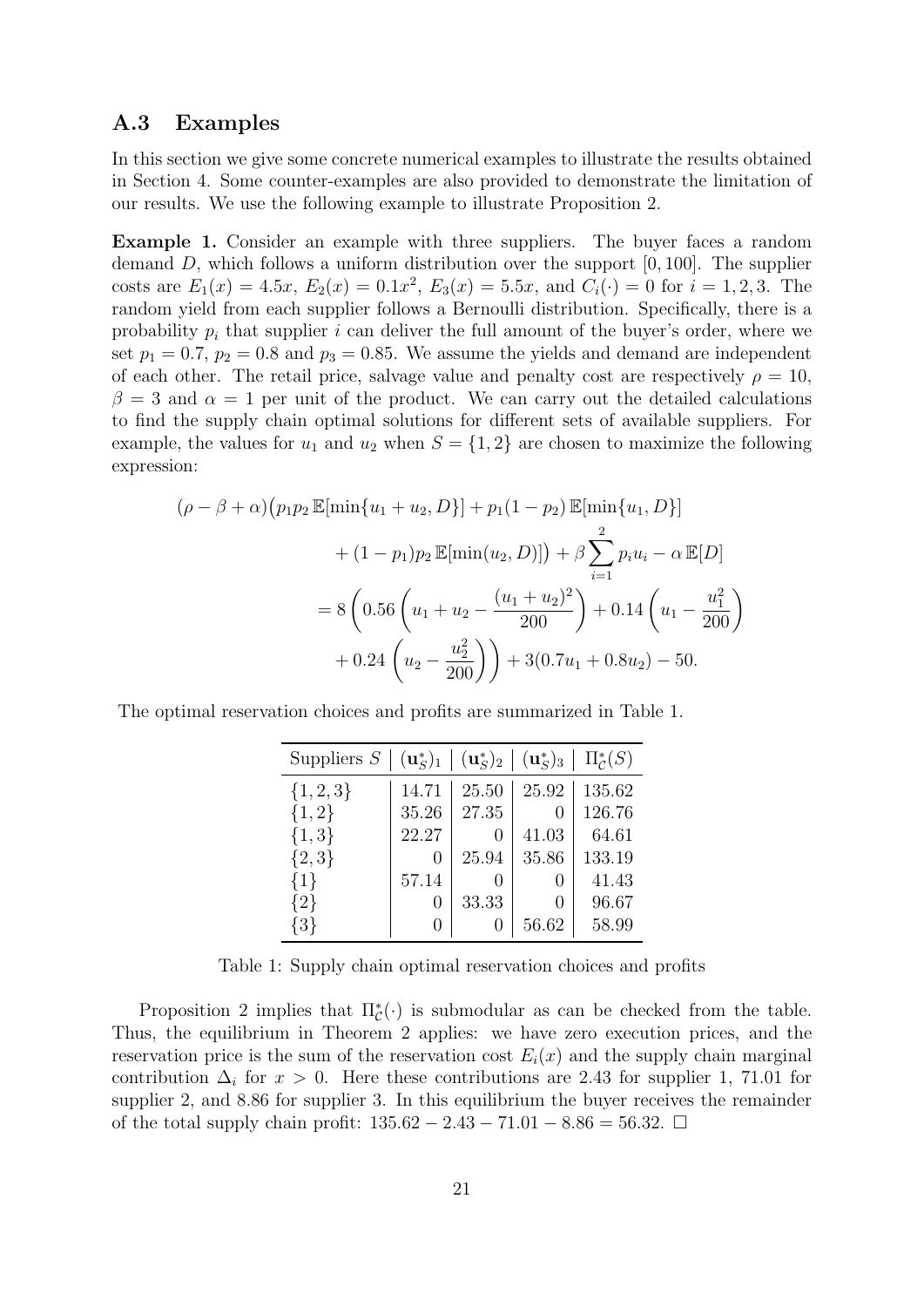To illustrate the results in Proposition 3, we draw an example from Martínez-de Albéniz and Simchi-Levi [2009]. In this example, there are two suppliers, and we will give an example with three suppliers later.

**Example 2.** This example matches Example 1 in Martínez-de Albéniz and Simchi-Levi [2009] in which there is no spot market. The demand is uniformly distributed over [0, 1], so  $F(x) = x$  or  $\overline{F}(x) = 1 - F(x) = 1 - x$  for  $x \in [0, 1]$ . There are two suppliers and their marginal costs are  $(c_1, e_1) = (0, 60)$  and  $(c_2, e_2) = (75, 5)$ . The retail price is  $\rho = 100$ .

We begin with the supply chain optimal problems. When both suppliers are available, the supply chain problem is:

$$
\max_{u_1, u_2 \in [0,1]} \left( \int_0^{u_1} \left( (\rho - c_1) \bar{F}(x) - e_1 \right) dx + \int_0^{u_2} \left( (\rho - c_2) \bar{F}(x + u_1) - e_2 \right) dx \right).
$$

We can calculate that the optimal solution is  $\mathbf{u}_N^* = (4/15, 8/15)$ . The supply chain optimal profit is  $\Pi_{\mathcal{C}}^*(N) = 32/3$ . When only supplier 1 is available, the optimal solution is  $\mathbf{u}_{\{1\}}^* = 2/5$  and the supply chain optimal profit is  $\Pi_{\mathcal{C}}^*(\{1\}) = 8$ . When the buyer is allowed to choose supplier 2 only, the optimal solution is  $\mathbf{u}_{\{2\}}^* = 4/5$  and the supply chain optimal profit is  $\Pi_{\mathcal{C}}^*(\{2\})=8.$ 

If suppliers are restricted to each offering a pair of reservation price and execution price, MS show that in equilibrium these two suppliers bid infinitesimally close to each other, and the following is a continuum of  $\epsilon$ -equilibria,  $(p_1^*, r_1^*) = (p_2^*, r_2^*) = (p, 60 - \frac{55}{75}p)$ , which are parameterized with  $p \in [50, 75]$ . In equilibria, the buyer's reservation choice is  $\mathbf{u}^* = \Big(\frac{4}{15}, \frac{40}{3(100)}\Big)$  $\frac{40}{3(100-p)}$ . The profit split amongst players is

$$
\Pi_B^* = \frac{8(150 - p)^2}{225(100 - p)}, \quad \pi_1^* = \frac{8p}{225}, \quad \text{and} \quad \pi_2^* = \frac{800(75 - p)}{9(100 - p)^2},\tag{A-4}
$$

and the resulting supply chain profit is  $\Pi_c^* = \frac{32(225-2p)}{9(100-p)} + \frac{800(75-p)}{9(100-p)^2}$  $rac{800(75-p)}{9(100-p)^2}$ . Note that none of these equilibria is supply chain optimal except the one with  $p = 75$ .

We now demonstrate that the above strategies do not form an equilibrium if suppliers are allowed to offer function bids. Fix supplier 1's bid  $(p_1^*, r_1^*) = (p, 60 - \frac{55}{75}p)$ , and we examine supplier 2's best response in choosing a function bid. Using Theorem 1, we can show that the following offer for supplier 2 improves his profit: setting execution price to be execution cost, and for the reservation price, charging a fixed payment of  $\frac{32(75-p)}{9(100-p)}$ on top of reservation cost. Given this offer (and supplier 1's offer  $(p_1^*, r_1^*)$ ), the buyer's reservation amounts are  $\tilde{\mathbf{u}} = \left(\frac{4}{15}, \frac{8}{15}\right)$ , which gives her a profit equal to  $8 - \frac{32(75-p)}{9(100-p)}$  $\frac{32(75-p)}{9(100-p)}$ . Also if the buyer purchases from only supplier 2, she makes the same profit. According to the tie-breaking rule, the buyer will select  $\tilde{\mathbf{u}}$ . Then supplier 2's profit becomes  $\tilde{\pi}_2 = \frac{32(75-p)}{9(100-p)}$  $\frac{32(75-p)}{9(100-p)},$ which is strictly greater than  $\pi_2^*$  in (A-4) for any  $p < 75$ .

From Proposition 3 we know there is an equilibrium with supply chain contribution bids, where there are fixed markups applied to the reservation costs of  $\Pi^*_{\mathcal{C}}(N) - \Pi^*_{\mathcal{C}}(\{2\}) =$ 8  $\frac{8}{3}$  and  $\Pi^*_{\mathcal{C}}(N) - \Pi^*_{\mathcal{C}}(\{1\}) = \frac{8}{3}$ . At this equilibrium, the buyer's optimal reservation choice is  $\mathbf{u}^* = (4/15, 8/15)$ . The profit split amongst players is

$$
\Pi_B^* = 16/3 \quad \text{and} \quad \pi_1^* = \pi_2^* = 8/3. \tag{A-5}
$$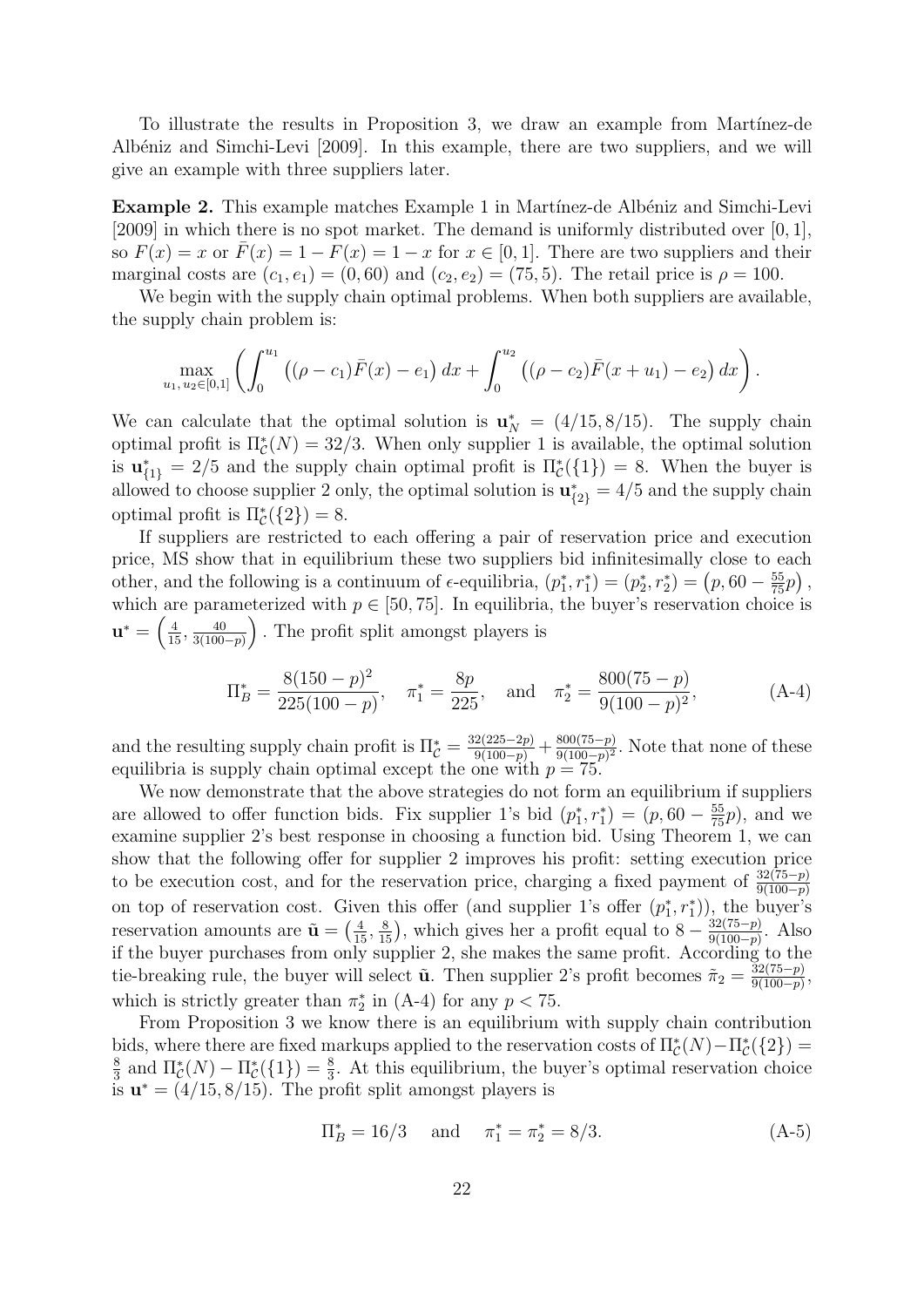Thus, each supplier's profit equals his contribution to the supply chain system and the buyer takes the remaining profit. Moreover, the reservation choice by the buyer is supply chain optimal (in contrast with the case with constant prices).

An important message of this example is that imposing a restriction that each supplier submits a pair of reservation price and an execution price rather than a function bid leads to a higher buyer profit. On the other hand, the suppliers are better off if they submit function bids. This can be easily seen by comparing the profit splits in (A-4) and (A-5).  $\Box$ 

For the equilibrium in Theorem 2, the capacity reservation price is obtained by simply adding a fixed markup to the reservation cost. Thus, it cannot be represented by defining marginal prices for capacity reservation: to do so would require an infinite marginal price for the first  $\epsilon$  amount of capacity. However, the supply chain contribution bids are not the only equilibrium strategies. We can construct an alternative form of equilibria with finite marginal prices from the capacity offers of the supply chain contribution bids by smoothing out the beginning part of each of these bids. The example below demonstrates this with power functions.

Example 3 (Example 2 continued). We revisit Example 2. As shown earlier, this example satisfies the submodularity property. Besides the equilibrium with supply chain contribution bids, we can show that the following bids with power functions (parameterized by  $\beta_1$  and  $\beta_2$ ) form a Nash equilibrium:

$$
P_1^*(x) = 0, \ 0 \le x \le 1, \ R_1^*(x) = \begin{cases} 60x + \frac{8}{3} - \frac{8}{3} \left(\frac{15}{4}\right)^{\beta_1 + 1} \left(\frac{4}{15} - x\right)^{\beta_1 + 1}, & 0 \le x \le \frac{4}{15}, \\ 60x + \frac{3}{8}, & \frac{4}{15} < x \le 1; \end{cases}
$$
\n
$$
P_2^*(x) = 75x, \ 0 \le x \le 1, \ R_2^*(x) = \begin{cases} 5x + \frac{8}{3} - \frac{8}{3} \left(\frac{15}{8}\right)^{\beta_2 + 1} \left(\frac{8}{15} - x\right)^{\beta_2 + 1}, & 0 \le x \le \frac{8}{15}, \\ 5x + \frac{8}{3}, & \frac{8}{15} < x \le 1. \end{cases}
$$

where  $\beta_1, \beta_2 \geq 2$ .

Given the above bids, the buyer's optimal reservation choice is  $(4/15, 8/15)$ , matching the supply chain optimal solution. In addition, it can be shown that neither supplier has an incentive to unilaterally deviate from their power function bids. A detailed proof of this result can be found in an earlier version of this paper (Anderson et al.  $2019$ )<sup>2</sup>. The profit split in equilibrium is that each supplier makes a profit of 8/3 and the buyer's profit is 16/3.

Compared with the supply chain contribution bids, the only difference of the above power function bids is that suppliers 1 and 2 respectively lower their reservation prices by  $\frac{8}{3}(\frac{15}{4})$  $\left[\frac{15}{4}\right]^{\beta_1+1}\left(\frac{4}{15}-x\right)^{\beta_1+1}$  for  $x \in \left[0, \frac{4}{15}\right]$  and  $\frac{8}{3}\left(\frac{15}{8}\right)$  $\frac{15}{8}\big)^{\beta_2+1}\left(\frac{8}{15}-x\right)^{\beta_2+1}$  for  $x \in [0, \frac{8}{15}].$ With these power functions, the reservation prices become differential and thus can be represented with their marginal prices.

The power functions are chosen so that the buyer will never choose to reserve an amount below  $4/15$  from supplier 1 and an amount below  $8/15$  from supplier 2. This is done by setting the values of  $\beta_1$  and  $\beta_2$  large enough (both are at least 2 for this example) to ensure that the price drops at the beginning part of each offer are inconsequential in terms of the buyer's optimal choice and the equilibrium for the suppliers.

 ${}^{2}E$ .J. Anderson, B. Chen and L. Shao (2019). Capacity games with supply function competition. https://arxiv.org/abs/1905.11084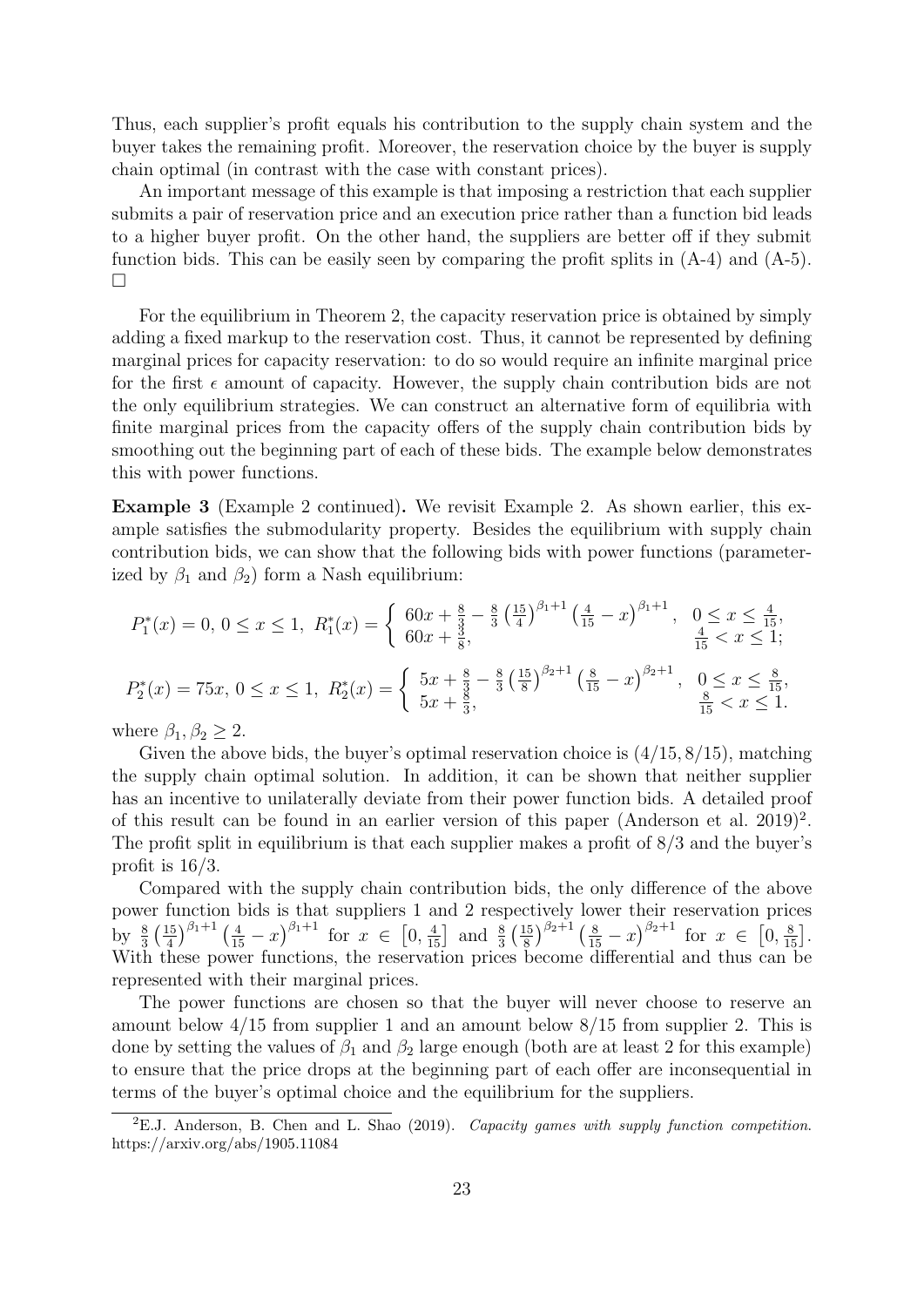It is easy to see that when  $\beta_1$  and  $\beta_2$  approach positive infinity, the power function bids reduce to the supply chain contribution bids. Moreover, one can construct an equilibrium at which one supplier uses supply chain contribution bids (with an infinitely large  $\beta_i$ value), while the other supplier uses power function bids (with a finite  $\beta_i$  value). Despite the multiplicity of equilibrium bidding strategies, all these equilibria lead to the same profit allocation.

A final point about these power-function bids is that a pair of larger values of  $\beta_1$  and  $\beta_2$  will imply that the corresponding markups increase more steeply at the beginning of the offers. Figure 2 illustrates this with different  $\beta$  values.  $\Box$ 



Figure 2: Illustration of supplier markups with different values of  $\beta_1$  and  $\beta_2$ 

To complement Example 2 in which there are only two suppliers, the following example considers three suppliers.

Example 4. Consider the case where there is no spot market. Suppose the demand follows a uniform distribution over  $[0, 1]$ . There are three suppliers whose costs are:  $C_1(x) = x, E_1(x) = 3x; C_2(x) = 2.5x, E_2(x) = 2x;$  and  $C_3(x) = 5x, E_3(x) = x$ . The retail price is  $\rho = 10$ . We can carry out the detailed calculations to find the supply chain optimal solutions for different sets of available suppliers. One way to do these calculations is to use the screening curve approach that is common in calculation of optimal generation mix in electricity markets (see Green,  $2005$ )<sup>3</sup>. We summarize the optimal reservation choices and profits in Table 2.

Using the results in the table, we can easily check the submodularity of  $\Pi_{\mathcal{C}}^{*}(S)$ . We can now construct an equilibrium set of offers where the suppliers offer at cost and in addition require a fixed reservation payment of  $\Delta_i$ , which then becomes supplier *i*'s profit. Here these amounts are 0.08333 for supplier 1, 0.0333 for supplier 2, and 0.0333 for supplier 3. In this equilibrium the buyer receives the remainder of the total supply chain profit:  $2.1333 - 0.15 = 1.9833. \square$ 

The submodularity property (and hence the Nash equilibrium) in Proposition 4 may not hold when suppliers have decreasing marginal reservation costs as we demonstrate with the following example.

<sup>&</sup>lt;sup>3</sup>R. Green (2005). Electricity and markets. Oxford Review of Economic Policy 21(1), 67–87.